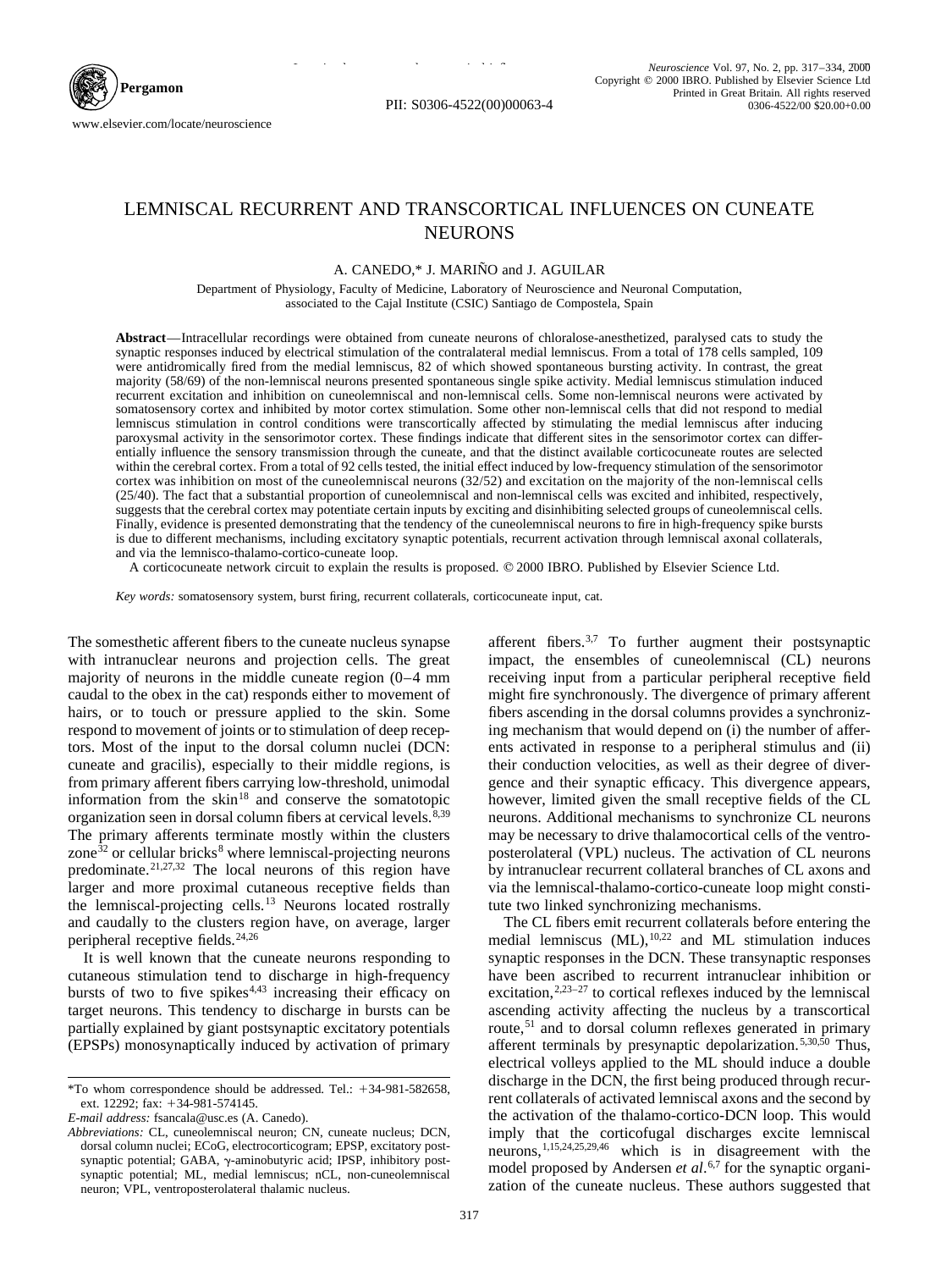the cerebral cortical fibers drive interneurons mediating inhibition on to CL cells. By this model, the primary afferent fibers synapsing with CL neurons would be subjected to presynaptic inhibition mediated by interneurons activated by corticofugal input. In agreement with this idea, it was recently reported that cortical stimulation activated the cuneate nonlemniscal (nCL) and inhibited the CL neurons.13 These data were, however, obtained by stimulating the primary motor cortex (area 4 or MI) and, thus, the possibility exists that the cortical excitatory effects on CL cells reported by others might be particularly seen when stimulating the primary somatosensory cortex (SI), as has been suggested based on extracellular recordings from the cuneate (cat<sup>16,33</sup>, rat<sup>47</sup>) and gracile (cat<sup>16,24,25</sup>) nuclei.

According to the above, this work was aimed to study the synaptic responses induced by ML electrical stimulation on intracellularly recorded nCL and CL neurons. Electrical stimulation and inactivation of the sensorimotor cortex allowed a distinction to be made between recurrent and transcortical responses induced by ML volleys. This also permitted us to test the Andersen *et al*. 6,7 model.

Finally, recordings from cuneate cells with resting membrane potentials below  $-50$  mV permitted us to reveal spontaneous giant EPSPs leading to high-frequency bursting activity.

Preliminary results have been reported in abstract form.<sup>12</sup>

#### **EXPERIMENTAL PROCEDURES**

All experiments conformed to Spanish guidelines (BOE67/1988) and European Communities Council Directive (86/609/EEC) and all efforts were made to minimize the number of animals used.

Data were obtained from a total of 30 cats of either sex (2.5–4.2 kg), anesthetized (a-chloralose, 60 mg/kg, i.p.), paralysed (Pavulon 1 mg/ kg/h, i.v.) and artificially respired. The methods have already been described in full.37 In short, a bipolar stimulating electrode served to stimulate the ML, and a set of six bipolar stimulating electrodes was mounted in a tower and lowered to  $1-1.5$  mm deep in the pericruciate cortex to stimulate corticocuneate neurons. The cortical electrodes were disposed in two rows aligned mediolaterally in the anterior and posterior gyrus sigmoideus so that primary motor and primary somatosensory cortices could be stimulated (see Fig. 8A). In three animals, the cortex was inactivated for several hours by placing a piece of cotton soaked with the  $\gamma$ -aminobutyric acid (GABA) agonist muscimol (0.5 mg in 0.5 ml of saline) over the sensorimotor cortical surface. This served to block the corticocuneate transmission to suppress the transcortical responses to lemniscal stimulation. A bipolar concentric electrode with the inner lead having a resistance of about 50 K $\Omega$  and separated by  $500 \mu m$  from the ring was routinely placed in the lateral tip of the cruciate sulcus at a depth of 1 mm to record the electrocorticogram (ECoG). Sharp electrodes filled with 2.5 M of  $K^+$  acetate and with resistances measured *in vivo* of  $30-50$  M $\Omega$  were used to record intracellularly from cuneate neurons. All CL cells satisfied the collision test with spontaneous action potentials (Figs 2C1, 4A, 6B1). Manipulation of the peripheral receptive fields in the distal ipsilateral forelimb and reconstruction of the electrode tracks confirmed that the recordings were obtained from the middle cuneate nucleus.

#### **RESULTS**

### *General*

The study is based on a total of 178 cells spontaneously active with resting membrane potentials from  $-45$  to  $-75$ mV and that could be maintained in good conditions during the different experimental tests performed. A total of 109 of these cells was antidromically identified as CL neurons, while the remaining 69 failed to be antidromically fired from the contralateral ML and thus are considered as nCL cells or

putative interneurons. The CL neurons tended to generate bursts of two to five spikes (82/109) whether or not intermingled with single spikes. The bursting activity was particularly evident at membrane potentials negative to  $-50$  mV while at more depolarized values the bursts were usually replaced by single spike activity. In contrast, most of the nCL neurons (58/69) presented single spike activity. Ninety-two of the cells (52 CL and 40 nCL) were obtained from experiments previously reported $37$  and analysed in relation to the synaptic effects induced by low-frequency  $(1-10)$ Hz) stimulation of the sensorimotor cortex.

To study recurrent responses, the ML was routinely stimulated at low and high repetitive rates. Once a presumed recurrent effect was detected at 1–2 Hz stimulation rates, higher stimulating frequencies of up to 200 Hz were subsequently applied to obtain an indication of the number of synapses involved.

### *Recurrent excitatory responses*

ML stimulation induced EPSPs, presumably generated by recurrent collateral branches from CL neurons, on 32 out of 55 CL cells and on eight out of 29 nCL neurons tested. The mean latency of these synaptic responses was  $2 \pm 0.5$  ms (mean  $\pm$  SD). To uncover the presumed recurrent EPSPs, positive current was injected through the recording electrode since sustained membrane hyperpolarization induced rhythmic oscillations of the membrane potential that made it difficult to study the synaptic responses. Membrane depolarization close to  $-20$  mV was necessary to uncover the EPSPs responsible of the presumed recurrent spikes. These short-latency spikes could be blocked in five CL cells in which they had precisely the same threshold as the antidromic responses. This procedure was not necessary either for the CL cells showing different thresholds for both responses or for the nCL neurons since, in both cases, the recurrent effects could be distinguished by varying the intensity of ML stimulation.

*Cuneolemniscal cells.* One to three transynaptic spikes followed the antidromic action potentials induced by ML stimulation. These presumed recurrent excitations followed 50–200 Hz iterative stimulation indicating their probable monosynaptic nature, and were mostly seen in spontaneously bursting CL cells (24/32). The examples shown in Fig. 1 illustrate a double spiking (A) and a tonically discharging (B) CL neuron showing recurrent responses linked to (A) and independent of (B) a preceding spike. The spontaneous spike doublets generated by the cell shown in Fig. 1A emerged from depolarizations resembling synaptic potentials. A train of 320 ms duration applied to the ML at 200 Hz induced antidromic action potentials and a sustained hyperpolarization (A2). The first stimulus of the lemniscal tetanus induced an antidromic response followed by a transynaptic action potential that persistently failed during the remainder of the train. The second spike in the doublet arose from a delayed depolarization (marked by black dots). Note also that the fast afterhyperpolarization clearly visible at the beginning of the train decreased as the membrane hyperpolarized, thus indicating its voltage dependence. The presumed recurrent spike was blocked by membrane depolarization, uncovering the underlying EPSP (marked by an arrow in the lower row of Fig. 1A3). The recurrent response of the neuron shown in Fig. 1B was not linked to a previous spike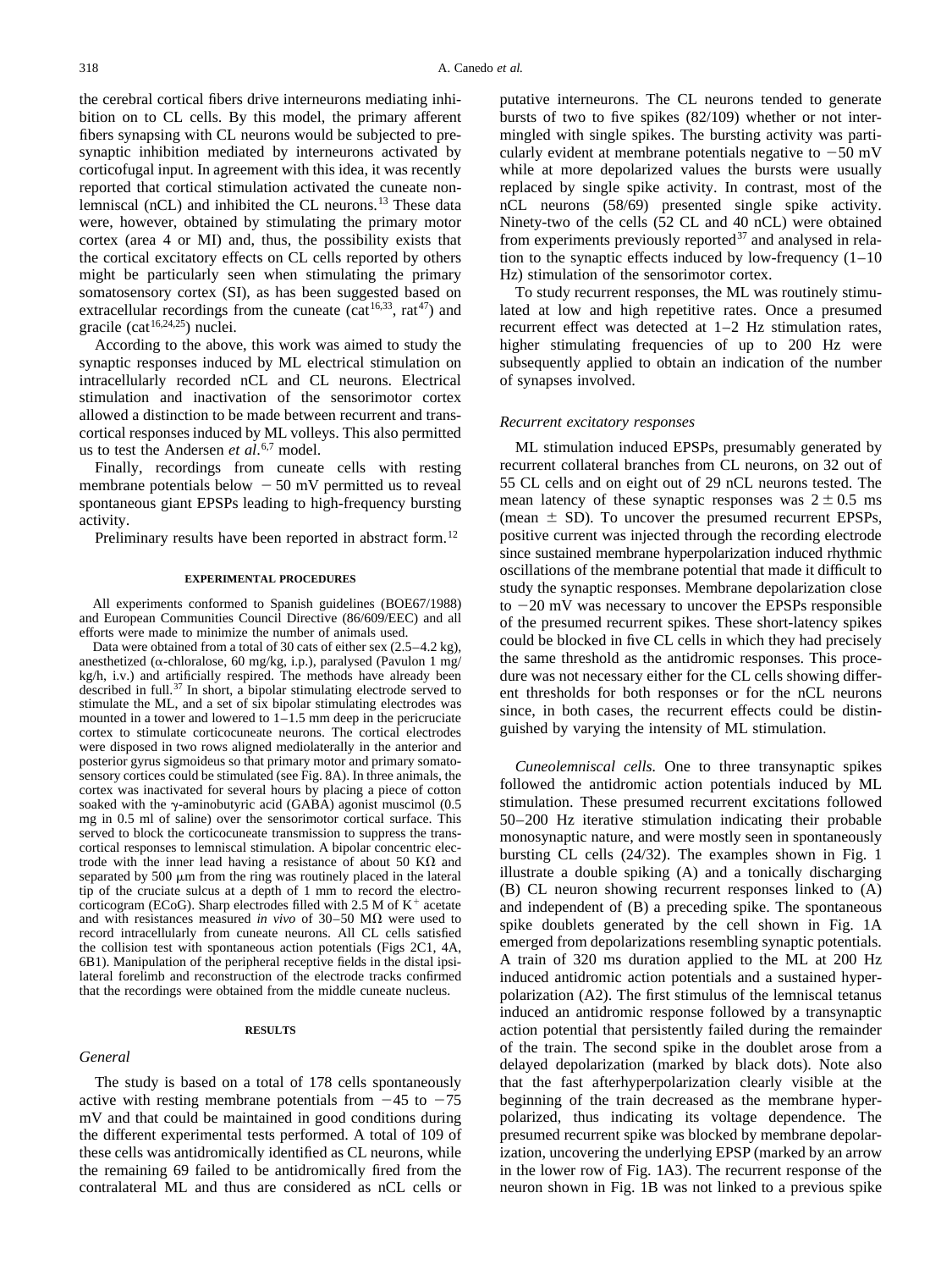

Fig. 1. Lemniscal recurrent excitation. (A) A spontaneous bursting CL cell (A1) with recurrent excitation linked to a previous spike following 200 Hz medial lemniscal (ML) stimulation (A2, the portions marked by horizontal bars are expanded below; the black squares signal the presumed recurrent depolarization). Low-frequency ML stimulation induced an antidromic spike followed by recurrent responses (A3, upper row; B2). The recurrent postsynaptic potential was unmasked upon membrane depolarization (A3, lower row. Both rows are superimposed in the inset). (B) A spontaneous tonic CL cell with recurrent excitation not linked to a previous spike. Recurrent EPSPs followed the antidromic spikes (B1, upper: two superimposed sweeps in one of which collision between an orthodromic and one antidromic spike occurred) which also appeared at subthreshold stimulation for antidromic activation (B1, lower: the arrow points to a recurrent subthreshold EPSP). Subthreshold ML stimulation for antidromic activation at 50 Hz induced sequences of excitatory–inhibitory responses with full spikes eventually crowning the EPSPs (B2, the first three rows superimposed in the lower panel) and suppressed the late inhibitory response generated by stimulating at 1 Hz (B1). Stimulus artifacts are marked by asterisks and arrows (A2).

and had a lower threshold than the antidromic response. It appeared at about 2 ms latency (Fig. 1B1, signalled by an arrow in the lower panel) and followed ML stimulating frequencies up to 100 Hz. ML stimulation at 1Hz also induced a late hyperpolarization leading, in most cases, to rebound action potentials (Fig. 1B1) which disappeared at stimulating frequencies of 10–50 Hz (Fig. 1B2), suggesting its multisynaptic nature. In summary, the presumed ML recurrent responses may or may not be linked to preceding spikes, suggesting that they could be induced by recurrent axons from the same and other CL neurons, respectively.

*Non-cuneolemniscal cells.* A total of eight nCL neurons (seven single spiking, one bursting) showed ML-recurrent

excitatory effects. The presumed recurrent EPSPs followed 50–100 Hz ML iterative stimulation. The ML stimuli also activated these nCL cells through the cerebral cortex. The example shown in Fig. 2 serves to illustrate the behavior of these neurons. Increasing strengths of ML stimulation generated compound EPSPs crowned by one or more spikes at low intensity (Fig. 2A, two upper intracellular records) and sequences of EPSPs–IPSPs at a higher intensity, with the excitatory preceding the inhibitory effect (Fig. 2A, third intracellular trace). Note that the excitatory responses were constituted by a rapid EPSP (signaled by arrows), presumably due to recurrent excitation, and by latter compound EPSPs leading to repetitive activity, presumable due to cortical reflex responses since the cell was also activated by sensorimotor cortical stimulation at a shorter latency (Fig. 2B) and similar late responses were abolished by sensorimotor cortical inactivation (e.g. Fig. 6B).

# *Recurrent inhibitory responses*

*Cuneolemniscal neurons.* ML stimulation induced IPSPs on 14/55 CL cells (11 bursting, three single spiking) that lagged the ML stimuli by 2.5–4.5 ms and by  $11.5 \pm 2.5$  ms. These double effects were seen in the same neurons (7/14) as well as in different cells (two showed short-latency inhibition and five long-latency inhibition). These responses were probably induced by recurrent ML collaterals (the first inhibition) and through the cerebral cortex (the late inhibition). The short-latency inhibitory responses followed ML stimulation at rates of 15–30 Hz while the late inhibition followed ML stimulating rates of 5–10 Hz. Figure 3 shows an example illustrating the short latency inhibition induced on a double spiking CL neuron. The cell generated a presumed recurrent IPSP which increased in amplitude with increasing ML stimulation intensity (Fig. 3B). The late inhibitory responses are separately described in the section "Transcortical inhibitory responses".

*Non-cuneolemniscal cells.* A total of 7/29 nCL neurons were inhibited by both ML and somatosensory cortex (SSCx) stimulation at a latency of  $2.5 \pm 0.6$  ms (range 1.3– 4 ms; frequency following to ML stimulation: 15–30 Hz) and of  $6.8 \pm 1.5$  ms (range 5–8.5 ms; frequency following to ML stimulation: 5–10 Hz), respectively. The sample records of Fig. 4 exemplify the behavior of these cells. The neuron illustrated in Fig. 4A generated inhibitory responses to ML (latency about 1.3 ms) and to forelimb motor cortex (latency about 5 ms) stimulation (Fig. 4A). Note that suprathreshold ML stimuli generated a compound IPSP which could be separated into two components by gradually increasing the intensity of stimulation (Fig. 4B). The second IPSP had a latency of about 6 ms which indicates that it hardly could be induced through a transcortical route since direct cortical stimulation induced a similar response at a latency of 5 ms. The compound IPSPs with latencies not compatible with being produced through the cerebral cortex were probably generated by recurrent branches of CL axons.

# *Transcortical excitatory responses*

*Cuneolemniscal cells.* ML stimulation generated presumed transcortical excitatory responses in a total of 16/55 CL neurons (15 bursting, one single spiking). The mean latency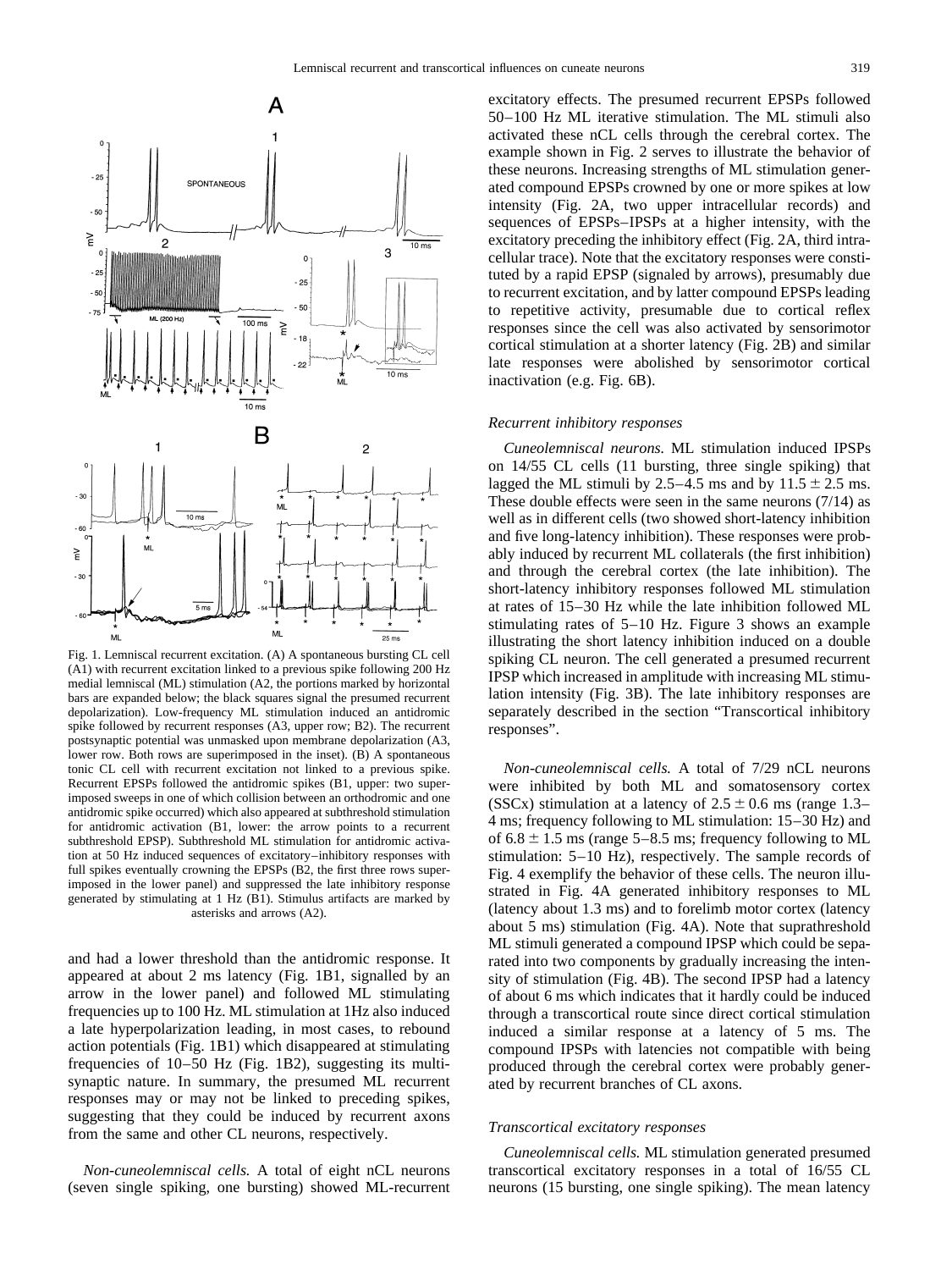

Fig. 2. Composite recurrent and transcortical excitatory responses on a nCL cell. Increasing the ML stimulation intensity (A, first three panels) generated recurrent EPSPs (signaled by arrows) leading to a short-latency  $(\sim 3.5 \text{ ms})$  full spike (third panel), followed by a transcortical depolarization generating bursting discharges with the number of action potentials in each burst increasing with stimulating strength. Suprathreshold ML stimulation at 10 Hz (A, lower row) greatly reduced the transcortical responses. The excitatory responses induced by stimulating different sites within the sensorimotor cortex (see Fig. 8A) are shown in B. The first record of each pair is the intracellular cuneate recording (CN) and the second corresponds to the electrocorticogram (ECoG). Stimulus artifacts are marked by asterisks.

of these effects was 8.5 ms (range 5.5–12 ms) and 3.5 ms (range 2–7 ms) to ML and cortical stimulation, respectively. This gives a mean latency difference of 5 ms, which is supposedly employed by the lemniscal volley to activate corticocuneate cells. Most of these neurons (11/16) also showed short-latency recurrent responses at similar ML stimulating strengths; no attempt was made to recurrently fire the remaining three cells by moving the ML stimulating electrode. Two examples are shown in Figs 5 and 6. Figure 5 illustrates a CL cell (same as Fig. 1A) that also presented excitatory recurrent responses. The cortical stimulus induced a mixed effect with a rapid excitation leading to bursting activity and a post-burst hyperpolarization. The number of spikes within each burst decreased with decreasing stimulating intensity (Fig. 5A; second row in Fig. 5B, and Fig. 5C2). The post-burst hyperpolarization was a synaptic event and not due to intrinsic membrane properties since subthreshold cortical stimulation induced the same sequence of excitation–inhibition (Fig. 5C3) which was not seen when the cell discharged spontaneously (SP in Fig. 5A and 5C1; see also Fig. 1A). Since the ML volleys are expected to activate corticocuneate neurons through the thalamic VPL nucleus, an increase in ML stimulating strength should induce a corticocuneate reflex response. This is shown in the upper row of Fig. 5B where the doublet of

spikes is followed by a hyperpolarization and a late depolarization constituted by summed EPSPs. The excitatory and inhibitory late effects were probably produced through different cortical routes since stimulation at different sites in the sensorimotor cortex generated distinct responses (e.g., Fig. 9B). The inset in Fig. 5B shows the superimposition of the late depolarization induced by ML stimulation with the depolarization generated by SSCx stimulation, illustrating the similarity in their time courses. The example in Fig. 6A shows a CL cell that discharged at rest in bursts of three to five spikes separated by neuronal silences of 250–500 ms (showed  $\delta$  rhythmicity). ML stimulation induced antidromic responses followed by bursting discharges composed for a full action potential and five to seven subsequent incomplete spikes (panel A1, middle trace). Forelimb motor cortex  $[Cx(3)]$  and forelimb somatosensory cortex  $[Cx(4)]$  stimulation generated basically the same synaptic responses as did ML stimulation except that a full spike at the burst onset was absent (Fig. 6A2). Given the similarity of the late ML and the cortical responses and since the mean burst latencies to ML and cortical stimulation were 6.5 ms and 3 ms, respectively, the lemniscal volley might have been induced through a transcortical pathway. This was confirmed by data demonstrating that sensorimotor cortical inactivation suppressed the late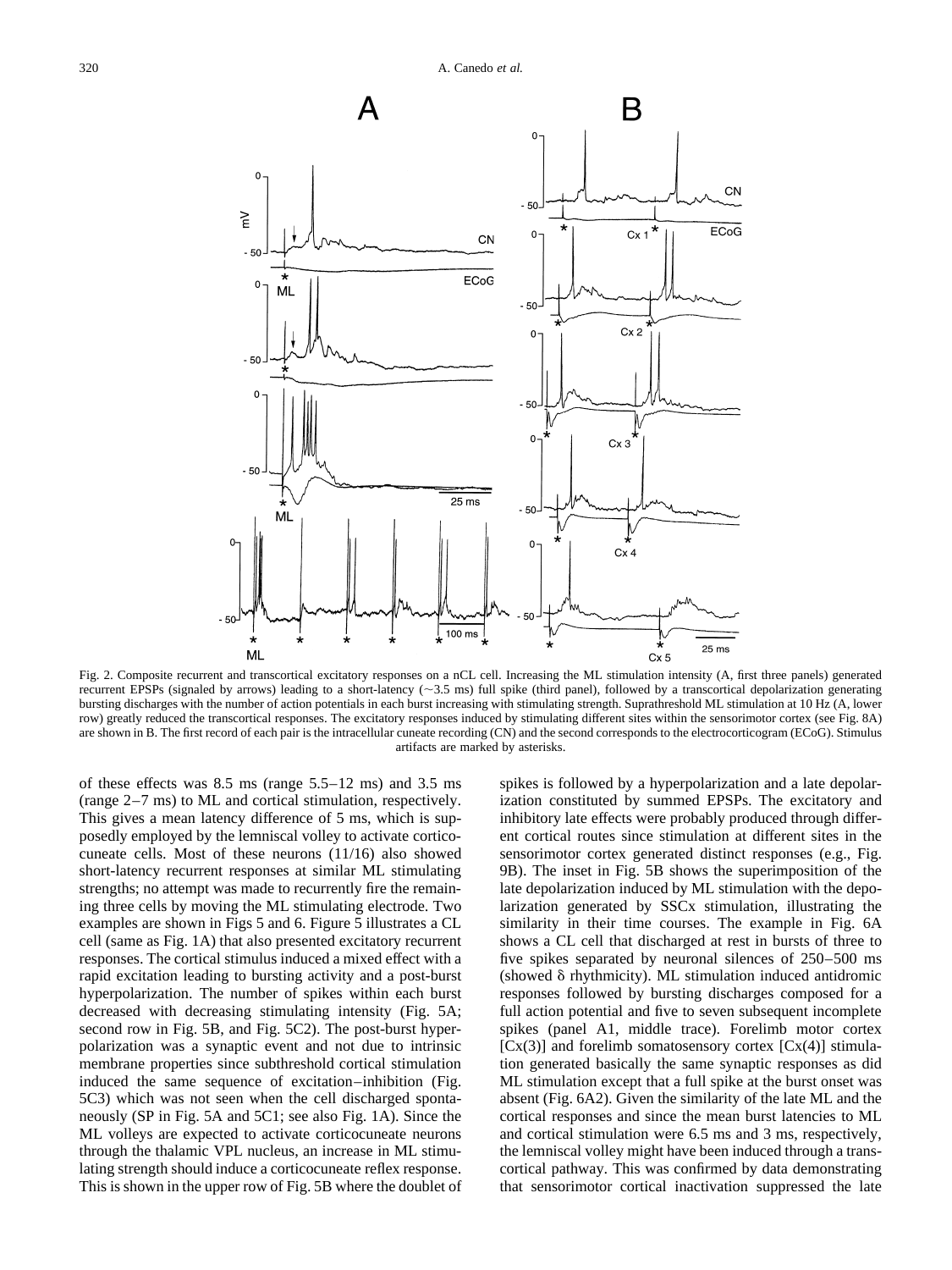

Fig. 3. Recurrent inhibition on a CL neuron. The antidromic identification is illustrated in A (collision in the second row). ML stimulation generated excitatory–inhibitory sequences following the antidromic spike; the inhibition increased gradually with increasing stimulation intensity (B, first to second row: average of 10 sweeps each) until leading to a rebound excitation (B, third row: two superimposed sweeps). Stimulus artifacts are marked by asterisks.

effects while leaving the antidromic and the recurrent responses (Fig. 6B2). The CL neuron illustrated in Fig. 6B [antidromic identification at just ML suprathreshold intensity (T) in Fig. 6B1] responded to suprathreshold ML stimulating intensity (2T) generating recurrent and transcortical spikes following the antidromic response (Fig. 6B2, upper panel). That the late spikes were transcortically induced was demonstrated in a total of four CL cells that could be recorded before and after cortical inactivation. Inactivation of the sensorimotor cortex by topical application of muscimol eliminated the transcortical responses leaving the antidromic and recurrent spikes (Fig. 6B, lower records). The efficacy of the muscimol-induced inhibition was ascertained by the reduction in the ECoG activity. The amplitude of the ECoG responses to lemniscal stimulation averaged 1.5 mV with the cortex fully active while after muscimol the average amplitude decreased to about  $2 \mu V$  (three animals), probably reflecting thalamic activity. Reversible effects were not seen since the muscimol-induced inactivation lasted for hours. In summary, ML volleys elicited transcortical excitatory responses on CL cells potentiating their burst firing.

*Non-cuneolemniscal cells.* The eight nCL cells that showed transcortical excitatory responses were also excited via recurrent collaterals (Fig. 2A). The cell illustrated in Fig. 2 exemplifies this behavior. The late excitatory responses to ML stimulation (Fig. 2A) were probably due to a transcortical excitation since cortical stimulation induced the same excitatory–inhibitory sequences except that the lemniscal recurrent effects were absent (Fig. 2B). Suprathreshold ML stimulation at 10 Hz suppressed the transcortical response in most cases, including the post-burst hyperpolarization (lower sweep in Fig. 2A). Sensorimotor cortex stimulation at 10–25 Hz also suppressed the late hyperpolarization (Fig. 2B). Since the latency of the ML transcortical excitatory effect was about

10 ms and the latency of the directly elicited cortical excitatory response varied from 3 to 6.5 ms, depending on the stimulated site, and given the similarity of both effects, the late EPSP–IPSP sequences induced by ML stimulation were probably induced through the cerebral cortex.

# *Transcortical inhibitory responses*

*Cuneolemniscal cells.* ML stimulation induced IPSPs on 12/55 CL cells at a mean latency of  $11.5 \pm 2.5$  ms. This late inhibition is interpreted as being induced through the cortex because cortical inactivation suppressed it in two out of two cells tested (data not shown). Furthermore, cortical stimulation also evoked inhibition on these cells at a shorter latency, compatible with the ML inhibition being induced via a transcortical route. The example shown in Fig. 7 illustrates a CL cell that did not show spontaneous IPSPs at rest but presented subthreshold and suprathreshold depolarizations leading to single or bursting activity (A). Spontaneous IPSPs were evident when the cell was depolarized by intracellularly injecting 0.2 nA of positive direct current (Fig. 7B). With the cell depolarized, the ML stimuli generated antidromic spikes followed by a late hyperpolarization at a latency of about 15 ms (superimposed responses in Fig. 7C). The late hyperpolarization generated by ML stimulation can be ascribed to a transcortical route. Figure 8A schematizes the position of six pairs of stimulating bipolar electrodes routinely placed in the sensorimotor cortex. The responses of the cell shown in Fig. 7 to stimulation of five of these sites are illustrated in Fig. 8B. The difference in latency between the ML transsynaptic effect (Fig. 7C) and the pericruciate cortical inhibitory responses  $(15-6.5 = 8.5 \text{ ms})$  leaves enough time for the lemniscal volley to follow a thalamo-corticocuneate pathway. Transcortical inhibitory effects were also observed in three single spiking CL neurons (data not shown).

*Non-cuneolemniscal cells.* Transcortical inhibitory responses appeared after preceding excitations (Fig. 2A) and were not observed in isolation on nCL neurons.

### *Electrical stimulation of the sensorimotor cortex (Table* 1*)*

One to 10 Hz cortical stimulation induced IPSPs and EPSPS on most of the CL and nCL neurons tested, respectively (Table 1). The mean latency to the onset of the IPSPs was 8.5 ms (range, 7–14 ms) and to the onset of the EPSPs was 5.2 ms (range, 2.5–8 ms). About 38% of the CL cells responded to cortical stimulation generating EPSPs (Fig. 9A) or sequences of EPSPs–IPSPs (Fig. 5C3). Sensorimotor cortical stimulation also induced IPSPs on about 22% of the nCL neurons (Fig. 4A, second row), as well as differential responses on a distinct set of six nCL cells in which primary motor cortex stimulation induced IPSPs and primary somatosensory cortex stimulation induced EPSPs (Fig. 9B1). These latter cells showed mixed excitatory–inhibitory responses when stimulating the precruciate cortex lateral to the tip of the cruciate sulcus, with the rising phase of the EPSPs (mean latency 6.5 ms, range 3.2–9.5 ms) preceding the peak of the IPSPs (mean latency 9 ms, range 7.5–12 ms) by a mean of 10.5 ms (range, 7–20 ms). Finally, five out of 25 nCL neurons excited by cortical stimulation generated burst firing followed by a slow rising depolarization with arrest of firing (Figs 9B2, 10C).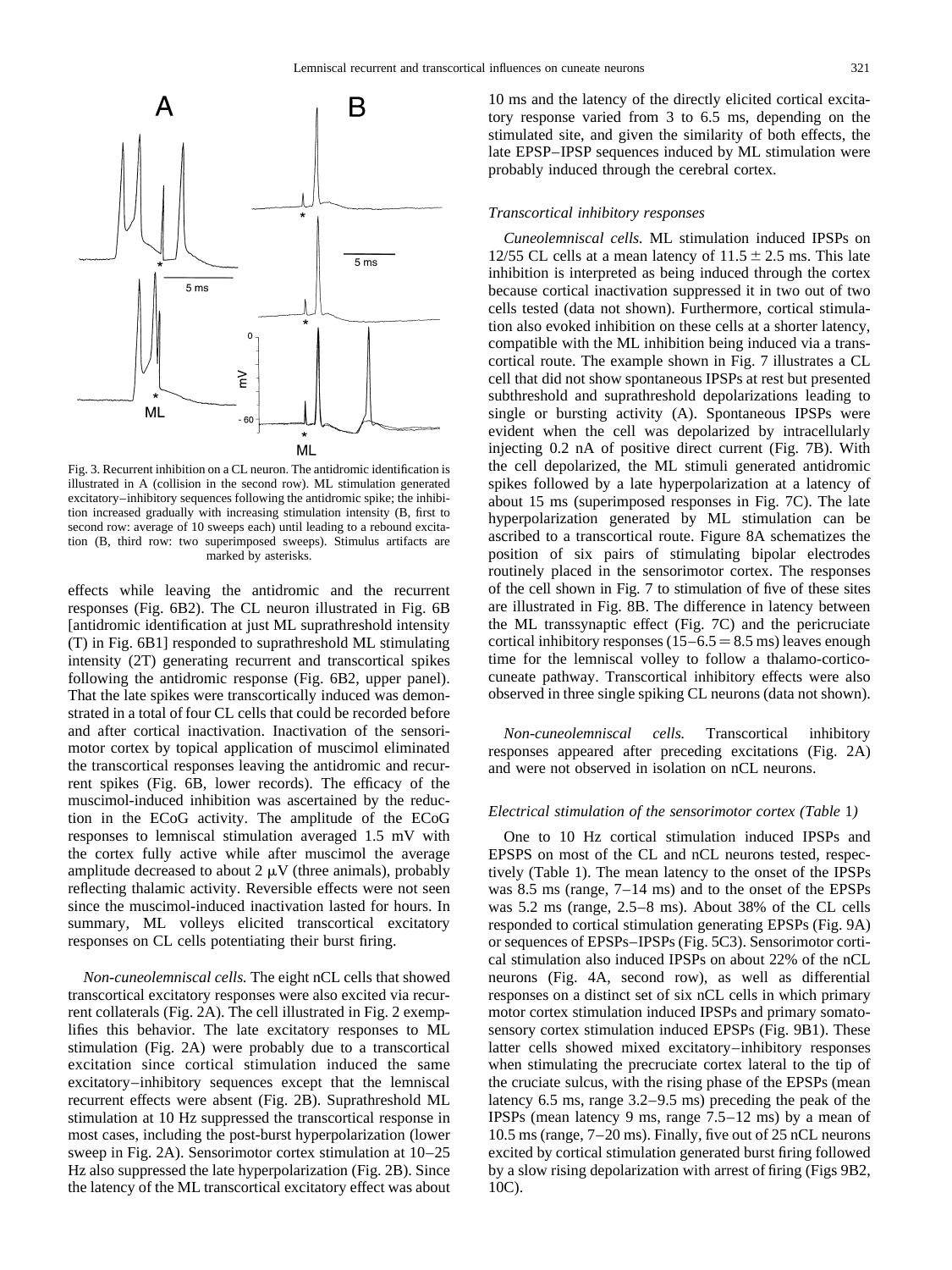

Fig. 4. Recurrent inhibition. (A, B) Same nCL cell. ML and sensorymotor cortex (Cx3) stimulation (A) induced IPSPs. Increasing the ML stimulation intensity (B, from first to last trace) induced compound IPSPs. Stimulus artifacts are marked by asterisks. The arrows point to hyperpolarization-rebound spikes.

In summary, low-frequency stimulation of the sensorimotor cortex induced inhibition on 62% of the CL and excitation on 78% of the nCL neurons, with the remaining showing

Table 1. Synaptic effects induced by low-frequency senorimotor cortical stimulation

|                       | Tested   | <b>IPSPs</b>           | <b>EPSPs</b>               | $EPSPs-IPSPs$          |
|-----------------------|----------|------------------------|----------------------------|------------------------|
| CL cells<br>NCL cells | 52<br>40 | 32 (61.5%)<br>9(22.5%) | $11(21.1\%)$<br>25 (62.5%) | 9(17.3%)<br>$6(15\%)*$ |
| Total                 | 92       | 41 (44.5%)             | $36(39.1\%)$               | 15 (16.3%)             |

\*EPSPs induced by somatosensory cortex and IPSPs induced by motor cortex stimulation.

the opposite. In addition, some of the nCL neurons  $(n=6)$ generated short-latency EPSPs to stimulation of the somatosensory cortex and longer-latency IPSPs to stimulation of the precruciate motor cortex.

 $100 \text{ ms}$ 

*Cortical synchronization makes accessible previously unavailable medial lemniscus-thalamo-cortico-cuneate routes*

Only eight out of 29 of nCL neurons tested were recurrently excited, but since sensorimotor cortex stimulation activates the majority of the nCL cells, the excitation observed on these neurons by ML stimulation may be considered to be mostly

 $\overline{a}$ 

 $-50$ 

 $\mathbf{o}$ 

 $-50$ 

 $\geq$  $.95$ 

 $\geq$  $-25$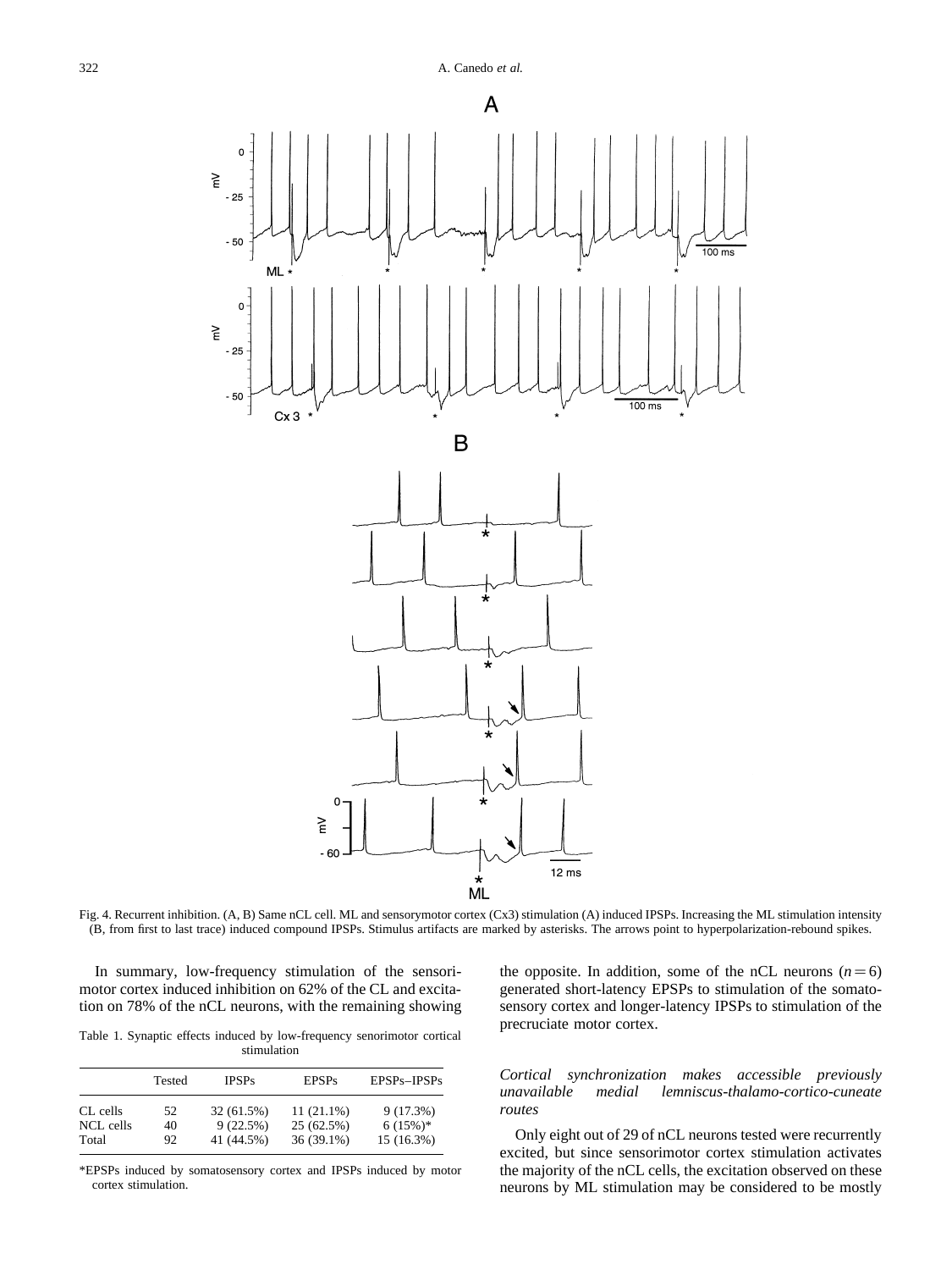

Fig. 5. Transcortical excitation–inhibition. Suprathreshold somatosensory cortex (SSCx) stimulation evoked a burst of four spikes followed by a post-burst hyperpolarization (A;  $SP =$  spontaneous) on a CL neuron. ML stimulation generated a late transcortical excitatory response (B, upper record) that had a similar time course to the SsCx response (B, lower record. Both responses superimposed in the inset). The post-burst hyperpolarization was not spike dependent since it was absent after the spontaneous burst (C1, the traces shown in the inset are superimposed below), but was evoked by just suprathreshold (C2, two superimposed traces) and subthreshold (C3, four superimposed traces) SSCx stimulation. Stimulus artifacts are marked by asterisks.

exerted through the cortex. However, four nCL single spiking neurons activated by cortical stimulation could not be demonstrated to respond to ML stimulation. Since the ML volleys are expected to reach the cortex, the assumption is that the intracortical circuitry selectively filters some of the incoming lemniscal signals. To test this hypothesis, paroxysmal activity was electrically induced in the sensorimotor cortex $37$  in an attempt to disable the cortical inhibitory mechanisms and thus making transcortically responsive the nCL neurons that did not respond to ML volleys in control conditions. All four nCL neurons satisfied this assumption.

The example illustrated in Fig. 10 shows that before inducing cortical epileptiform activity, the cell did not respond to ML stimulation (Fig. 10A). Ten to 15 s after evoking paroxysmal activity, however, the same intensity of stimulation applied to the ML induced both a clear increase in the electrocorticographic activity and a response in the nCL cell (Fig. 10B1). The ML volleys induced the apparition of spikelets and low amplitude spikes as did the cortical paroxysmal "spike" (SP) that also generated barrages of EPSPs. When stimulating the ML at different intervals from

the paroxysmal "spike", a refractory period of about 70 ms for both the cortical gross activity and the intracellular cuneate activity was found (Fig. 10B2-4). During the cortical paroxysm, the cuneate cells remained partially depolarized and showed bursting discharges tightly coupled to the paroxysmal cortical "spike", particularly at the end of the paroxysm. At rest, stimulation of the SSCx (site 4 in Fig. 8) induced bursting activity at a latency of about 4 ms followed by neuronal silences (Fig. 10C). When the cortical stimulation coincided with the cortical paroxysmal activity the cell still induced bursting responses but the neuronal silences were reduced (Fig. 10D). In addition, the ML transcortical responses exerted on CL neurons were greatly increased following the cortical paroxysms. The example illustrated in Fig. 10E shows a CL cell (collision in the fourth row of Fig. 10E1) transcortically responding to ML stimulation with a doublet of spikes before the cortical paroxysm (Fig. 10E1). However, 12 s after a cortical paroxysm ML stimulation elicited an increased ECoG activity which supposedly potentiated the burst firing of the CL cell (Fig. 10E2).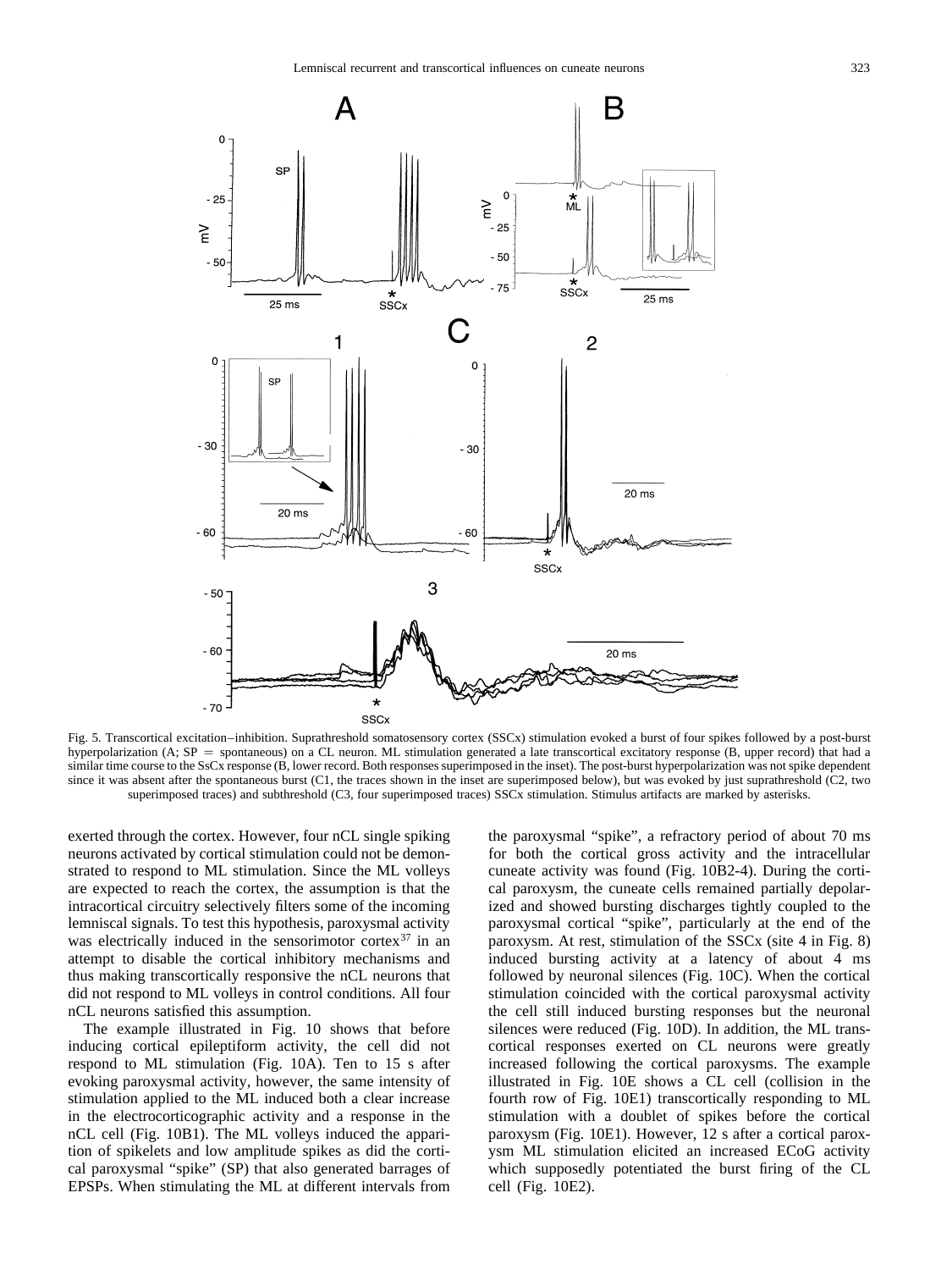

Fig. 6. Transcortical excitation. Two different CL neurons (A, B). (A) ML stimulation generated a transcortical response following the antidromic spike (A1, middle). Stimulation of primary forelimb motor (Cx3) and somatosensory (Cx4) cortices induced bursts of incomplete spikes (A2). (B) the CL cell illustrated (antidromic identification in B1) generated recurrent responses linked to the presence of a previous spike (B1, SP = spontaneous). Increasing the ML<br>stimulating intensity elicited transcortical responses (B2, upper) that g each pair (A2 and B2) is the electrocorticogram (ECoG). Stimulus artifacts are marked by asterisks.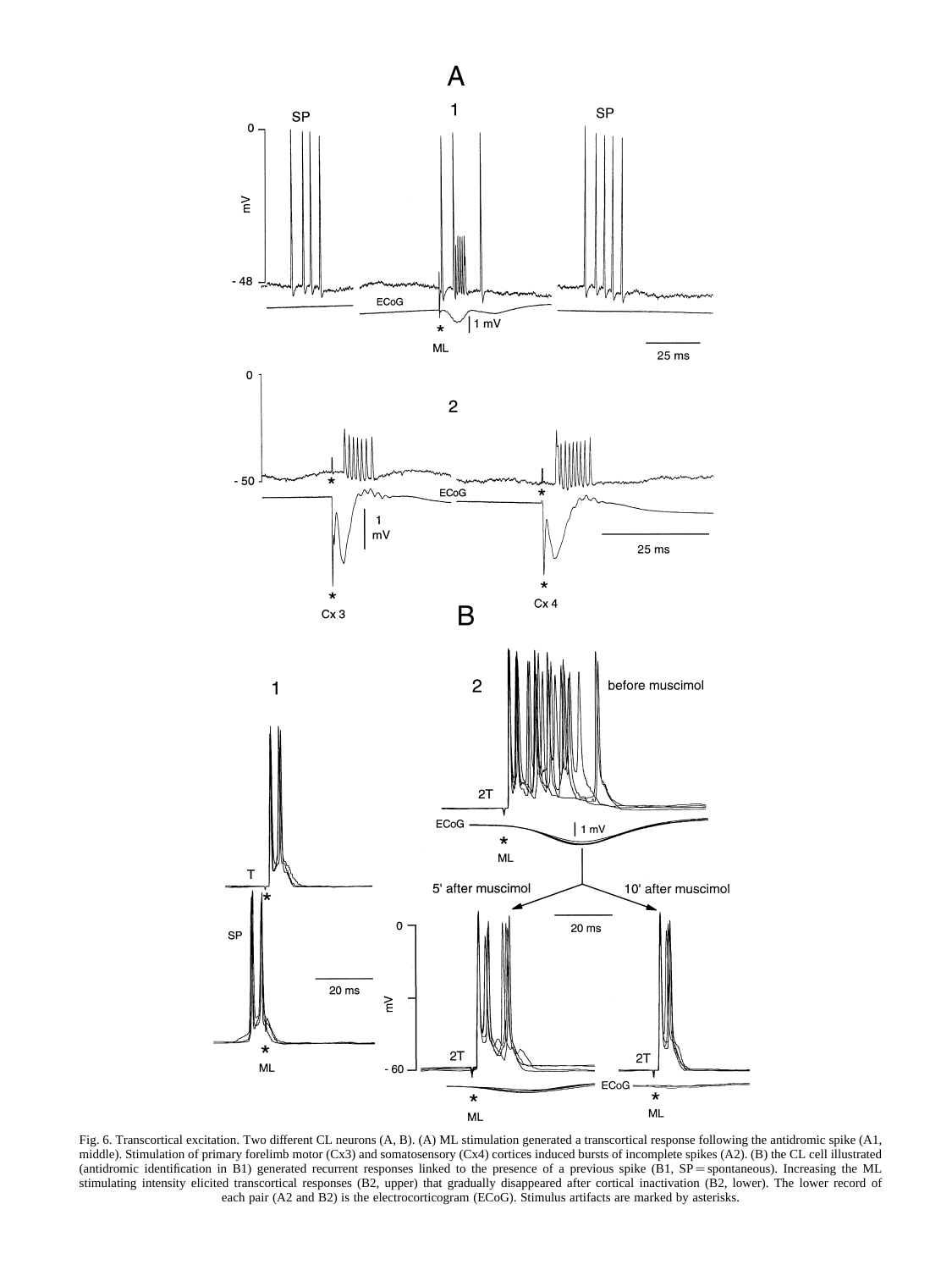

Fig. 7. Transcortical inhibition. ML stimulation induced antidromic responses without apparent postspike effects on a CL cell at rest (A1, the section marked by a horizontal line expanded in A2 with the first two responses to ML stimulation further expanded in A3). With the cell artificially depolarized, ML stimulation evoked transcortical inhibition (B1, one stimulus sequence expanded in B2), and the spontaneous spikes were followed by postspike hyperpolarizations (B3). Sequences of responses to ML stimuli are superimposed in C (the discontinuous line signals the approximate onset of the late hyperpolarization). Stimulus artifacts are marked by asterisks and arrows. The spikes in C were truncated.

Thus, although every lemniscal volley appears to reach the cortex, the appearance of a cortico-cuneate reflex response as well as its magnitude is determined by the state of the intracortical circuitry. The cortical synchronization appears to disable the intracortical inhibitory processes, allowing some of the lemniscal volleys to follow an otherwise unavailable transcortical route (Fig. 10A,B) and potentiating the responses observed in control conditions (Fig. 10E).

# *Bursting activity*

The tendency of the cuneate neurons to generate bursting

activity can be explained by their intrinsic properties,  $^{13,37,40}$ by the activation of lemniscal recurrent collaterals entering the nucleus (Fig. 1), and by reflex activation of the corticocuneate loop (Figs 2B, 5, 6). An additional mechanism is constituted by spontaneous EPSPs crossing threshold as demonstrated by the records shown in Fig. 11. The selected records superimposed in Fig. 11D had roughly the same duration, indicating that the EPSPs leading to single and bursting activity varied solely in amplitude. The superimposed records of Fig. 11E resemble the spontaneous bursts of Fig. 11C, indicating that the increased number of spikes shown by a given burst was due to the summation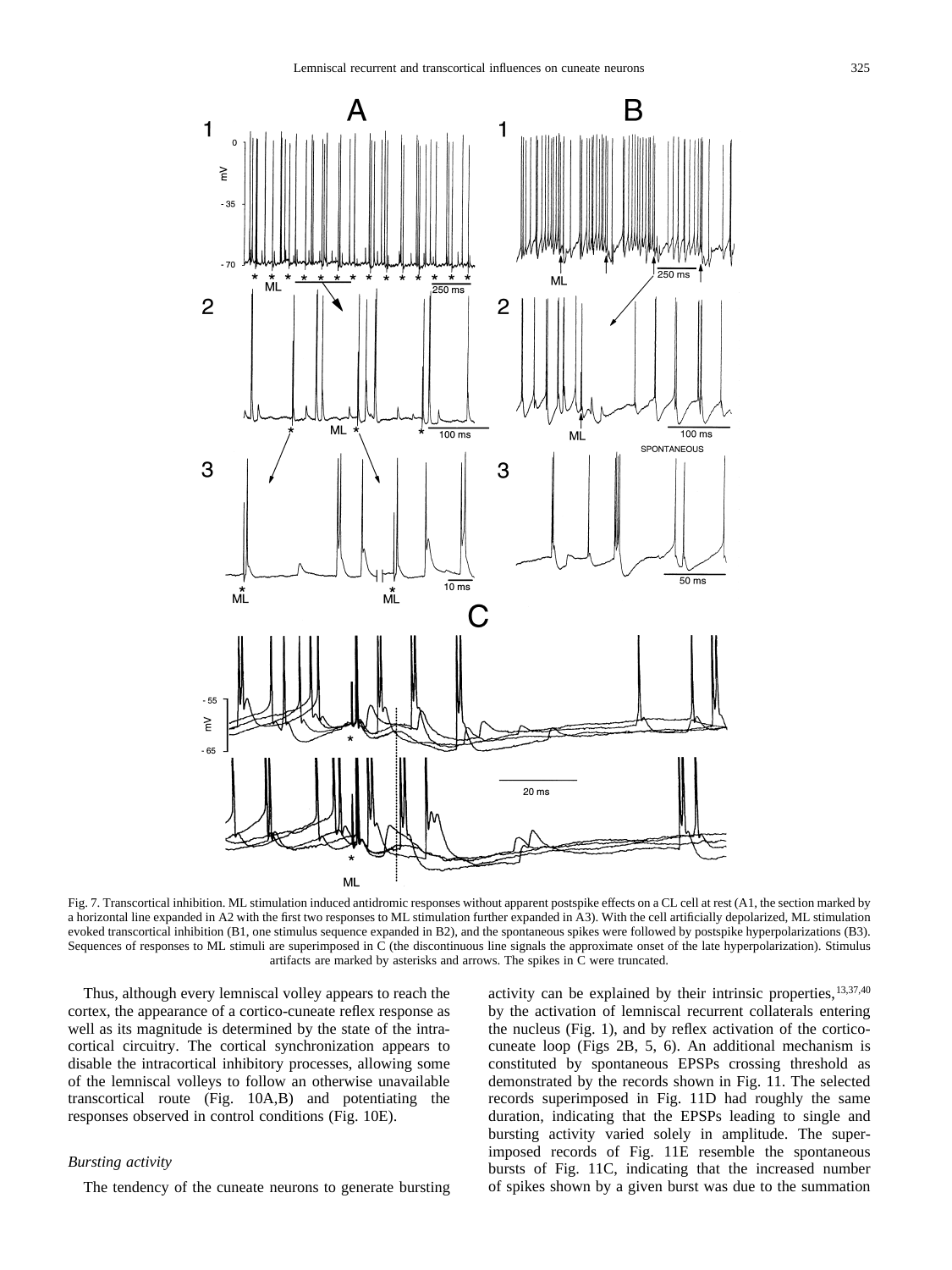

Fig. 8. Sensorimotor cortical stimulation at distinct sites differentially affected CL cells. (A) Diagram showing the relative placement of six bipolar stimulating electrodes in the sensorimotor cortex. (B) Same cell as in Fig. 7. Medial and intermediate precruciate motor cortex stimulation (sites 1 and 2 in the diagram shown in A) induced inhibitory effects (two upper panels in B) while forelimb motor cortex (site 3) and primary somatosensory cortex (sites 4 and 5) evoked excitatory–inhibitory sequences (last three panels). Stimulus artifacts are marked by asterisks. The spikes were truncated.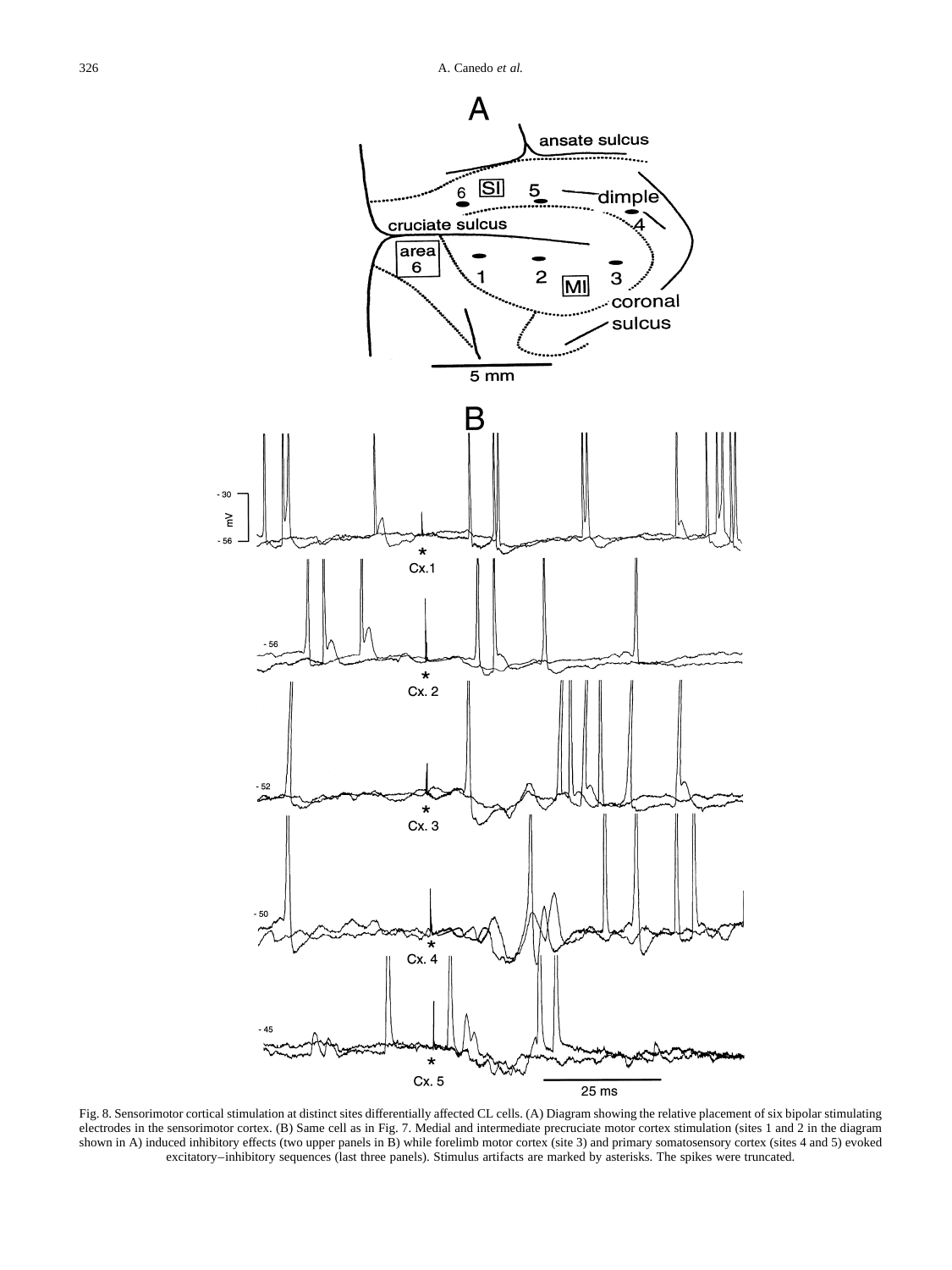

Fig. 9. Synaptic effects induced by sensorimotor cortex stimulation on cuneate neurons. (A) Cuneolemniscal cell generating excitatory responses to somatosensory cortical [Cx(4)] stimulation. Note decreasing latency with increasing stimulating strength from first to last row. (B) Cuneate non-lemniscal neurons. The responses shown in B1 were obtained by stimulating the intermediate [Cx(2)] and lateral [Cx(3)] precruciate motor cortex, and the lateral [Cx(4)] and intermediate [Cx(5)] somatosensory cortex, respectively. A different neuron (B2) responded to Cx(4) stimulation generating bursting activity followed by a slow depolarization with firing arrest. Stimulus artifacts are marked by asterisks.

of different EPSPs. If this interpretation is correct, then membrane hyperpolarization should unmask the EPSPs. Since d.c. hyperpolarizing current induced oscillatory activity which led to cellular deterioration, hyperpolarizing pulses of 35 ms duration and of 0.2–1.5 nA intensity were applied at 1 Hz in 0.1 nA steps through the recording electrode until observing subthreshold responses (Fig. 12, panel 3). Thus, EPSPs of unknown origin, probably induced by primary afferents, can generate bursting activity on CL cells and interneurons. The bursting activity initiated by giant EPSPs is further potentiated by focused ML recurrent collaterals (Figs 1, 6B) and through the corticocuneate loop (Figs 2, 5, 6).

#### **DISCUSSION**

The study revealed four major findings.

- 1. Medial lemniscal stimulation induced recurrent excitatory and inhibitory effects on both CL and nCL neurons.
- 2. Sensorimotor cortical stimulation primarily activated nCL cells and inhibited CL neurons, but a substantial proportion of both classes of cells showed the opposite.
- 3. Impairment of the intracortical circuitry by induction of paroxysmal discharges made available previously inaccessible lemniscal-thalamo-cortico-cuneate routes.
- 4. Several mechanisms induced repetitive activity in cuneate cells including EPSPs, recurrent collaterals and cortical reflex responses.

### *Recurrent effects*

The presence of presumed recurrent EPSPs and IPSPs appears well documented by the sample records shown in Figs  $1-4$  and 6B. Amassian and De Vito<sup>2</sup> were the first to report that ML stimulation induced a repetitive synaptic response of one to two spikes following the antidromic action potentials at a latency of 1.3–3.7 ms. They attributed the late responses to the excitatory synaptic action produced by recurrent collaterals of CL neurons on other CL neurons. An alternative explanation would imply descending fibers activated by the spread of current (e.g., to the cerebral peduncle), but the late spikes were induced at the same or even lower thresholds than the antidromic responses (Fig. 1; see also Gordon and Jukes<sup>25</sup>), which points to recurrent effects as the most likely interpretation. The presumed recurrent responses could also be induced by activating aberrant pyramidal fibers running within the ML, $^{31}$  but Gordon and Jukes<sup>25</sup> reported recurrent effects in the gracile nucleus by stimulating in the ventrobasal thalamus, where such fibers are not known, and after removing large parts of the frontal cortex, thus eliminating the possibility of involving a transcortical route (see also Fig. 6B).

Previous work described less incidence of recurrent responses on the cuneate<sup>6</sup> and the gracile<sup>25</sup> nuclei in barbiturate anesthetized cats than reported in this study. Since these reports were based on extracellular recordings, subthreshold effects were missing. Gordon and Jukes<sup>25</sup> kept the ML stimulation intensity below threshold for antidromic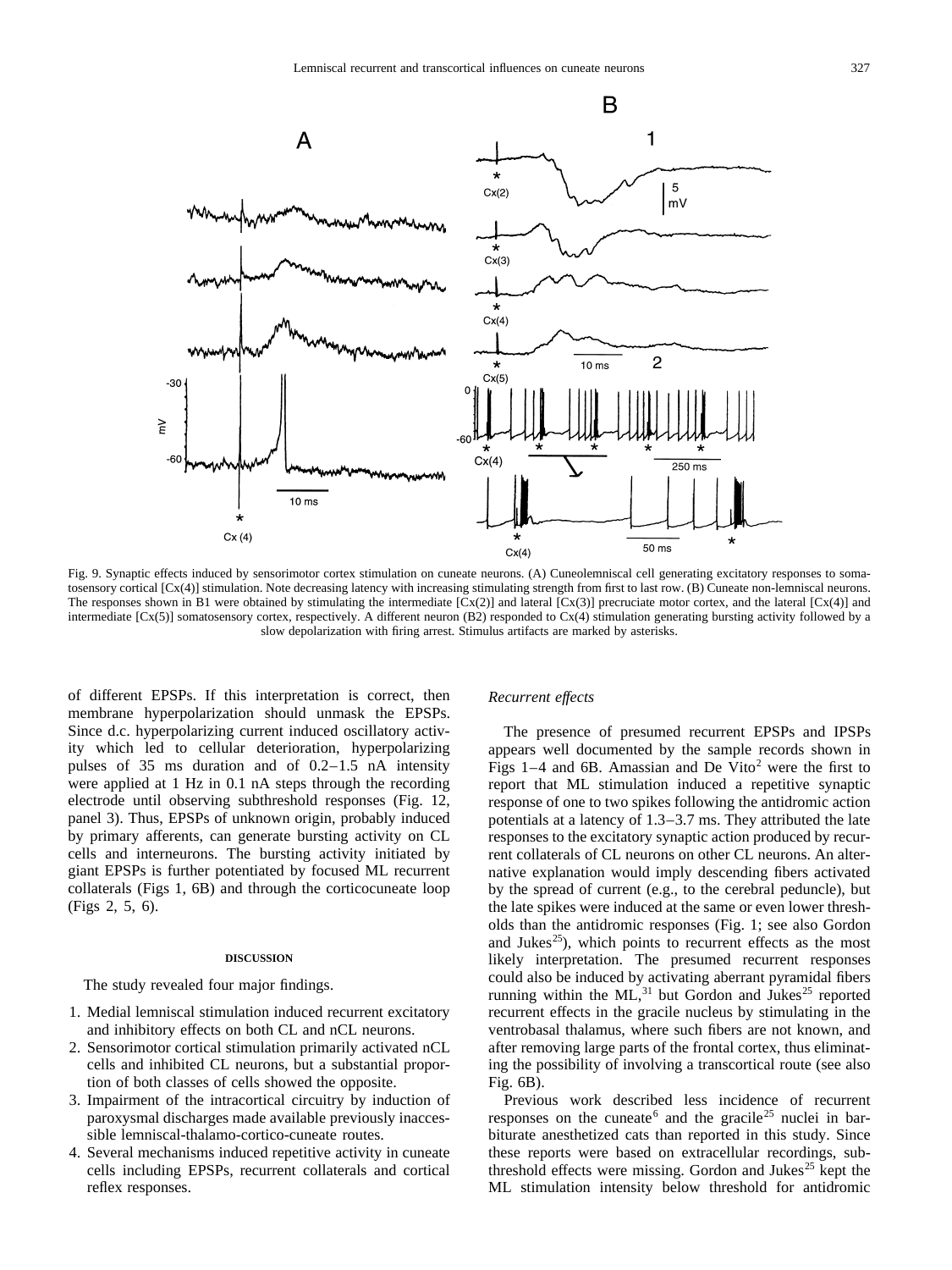

Fig. 10. Cortical synchronization unmasked lemniscal-cortico-cuneate pathways. (A–D) A nCL neuron not responding to ML stimulation (A) but that displayed transcortical responses after paroxysmal cortical activity was induced by a train of electrical stimuli at 100 Hz for 2 s. (B, SP = spontaneous paroxysmal activity). The same cell responded to somatosensory cortex (SSCx) stimulation before (C) and after (D) the cortical synchronization, with the silent periods following the cortically induced bursts reduced upon membrane depolarization (D). The arrows in C and D signal the expanded portions. (E) A CL cell responding to ML volleys before (E1) and 12 s after (E2) a cortical paroxysm was electrically induced in the contralateral sensorimotor cortex. Stimulus artifacts are marked by asterisks.

activation, which would also account for the low incidence of observations.

The recurrent EPSPs and IPSPs were induced at similar

thresholds but the latency of the IPSPs exceeded that of the EPSPs by a mean of 0.7 ms, indicating that an additional neuron might be intercalated in the inhibitory pathway.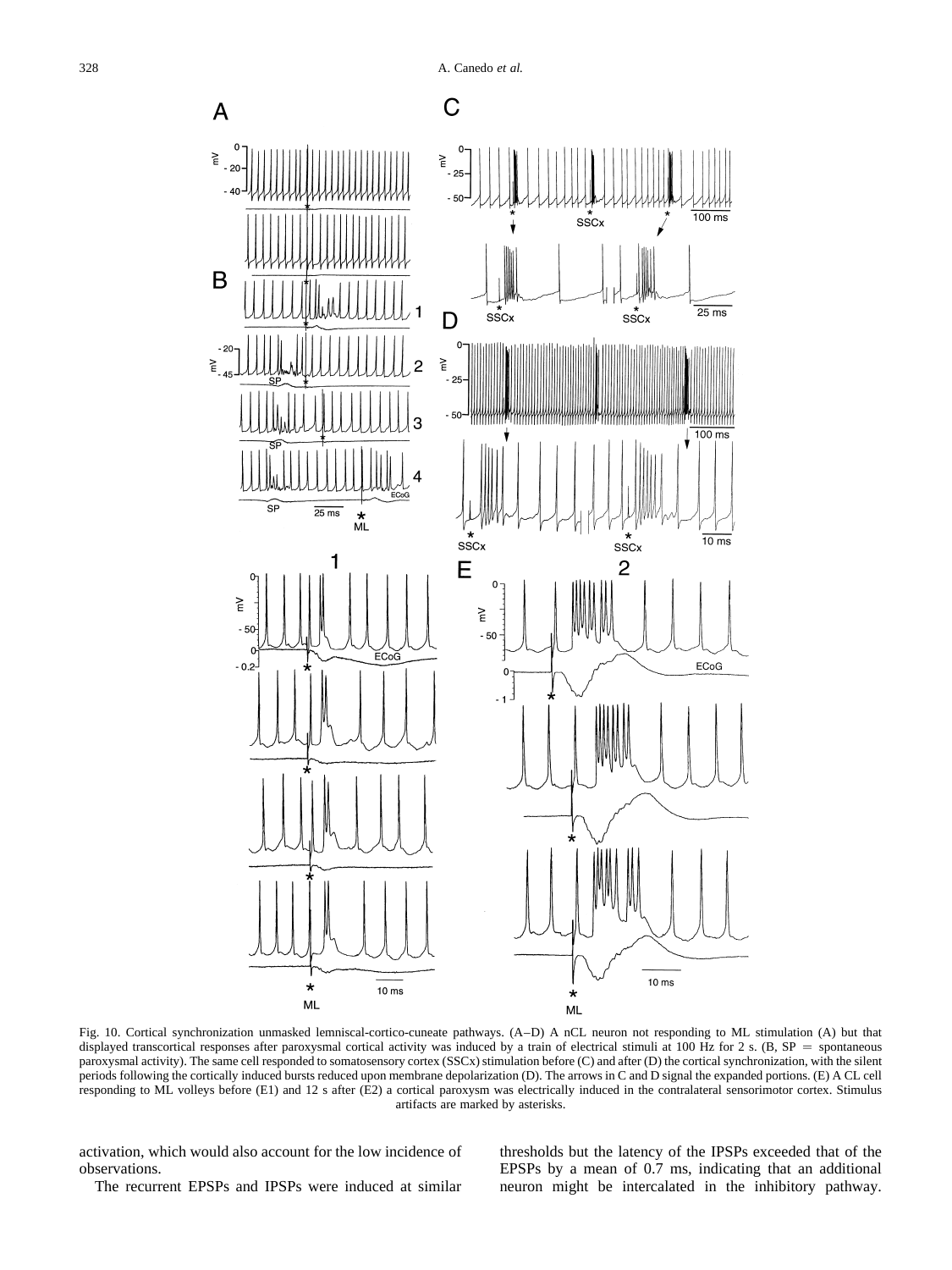

Fig. 11. EPSP-generated spikes. A CL neuron showing spontaneous single spikes (A), doublets (B) and triplets (C). Some samples are superimposed in D and E as indicated by the numerals at the top. The EPSPs leading to single spikes and doublets varied only in amplitude. The triplets originated by the summation of two EPSPs.

Since the nCL neurons are mostly, if not exclusively, inhibitory,  $34-36,42,54$  their recurrent activation (Fig. 2) and inhibition (Figs 3, 4) will induce inhibition and disinhibition on the CL cells upon which they synapse, respectively (Fig. 13).

A mechanism enhancing the synchronized firing among functionally related CL neurons may involve positive feedback by recurrent collaterals. The recurrent excitation of CL cells by other CL neurons might partially explain the tendency of these cells to fire in bursts following an afferent volley, since the collaterals are short and supply synaptic boutons to the clusters region.<sup>22</sup> The functional significance of the recurrent excitation probably consists of inducing bursting activity among closely spaced CL neurons receiving common peripheral input and, thus, tending to synchronize their activity to increment their postsynaptic impact. Consequently, a given CL neuron activated by stimulation of its receptive field would tend to impose its pattern of activity on neighboring cells. This is possible because the CL neurons are somatotopically organized so that neurons processing a

single cutaneous submodality in the middle region of the cuneate are adjacent to each other.<sup>19</sup> Therefore, neighboring CL neurons with overlapping receptive fields would receive excitatory input from fibers ascending in the dorsal columns and from recurrent collateral branches from axons of neighboring CL cells, generating bursting and synchronous activity.

The ML volleys induced recurrent excitation followed by a late transcortical excitation on eight nCL cells (Fig. 2). The functional role of these interactions may shape the peripheral receptive fields of cuneate neurons by disinhibiting the transmission through strongly activated CL cells while inhibiting the rest. These putative effects need to be very focused since the VPL thalamocortical neurons with a given receptive field cluster together and closely reflect the receptive fields of cells in the dorsal column nuclei.<sup>49</sup>

Increasing the intensity of ML stimulation revealed two components in the recurrent inhibition exerted on nCL neurons, an early and a late IPSP (Fig. 4). Assuming that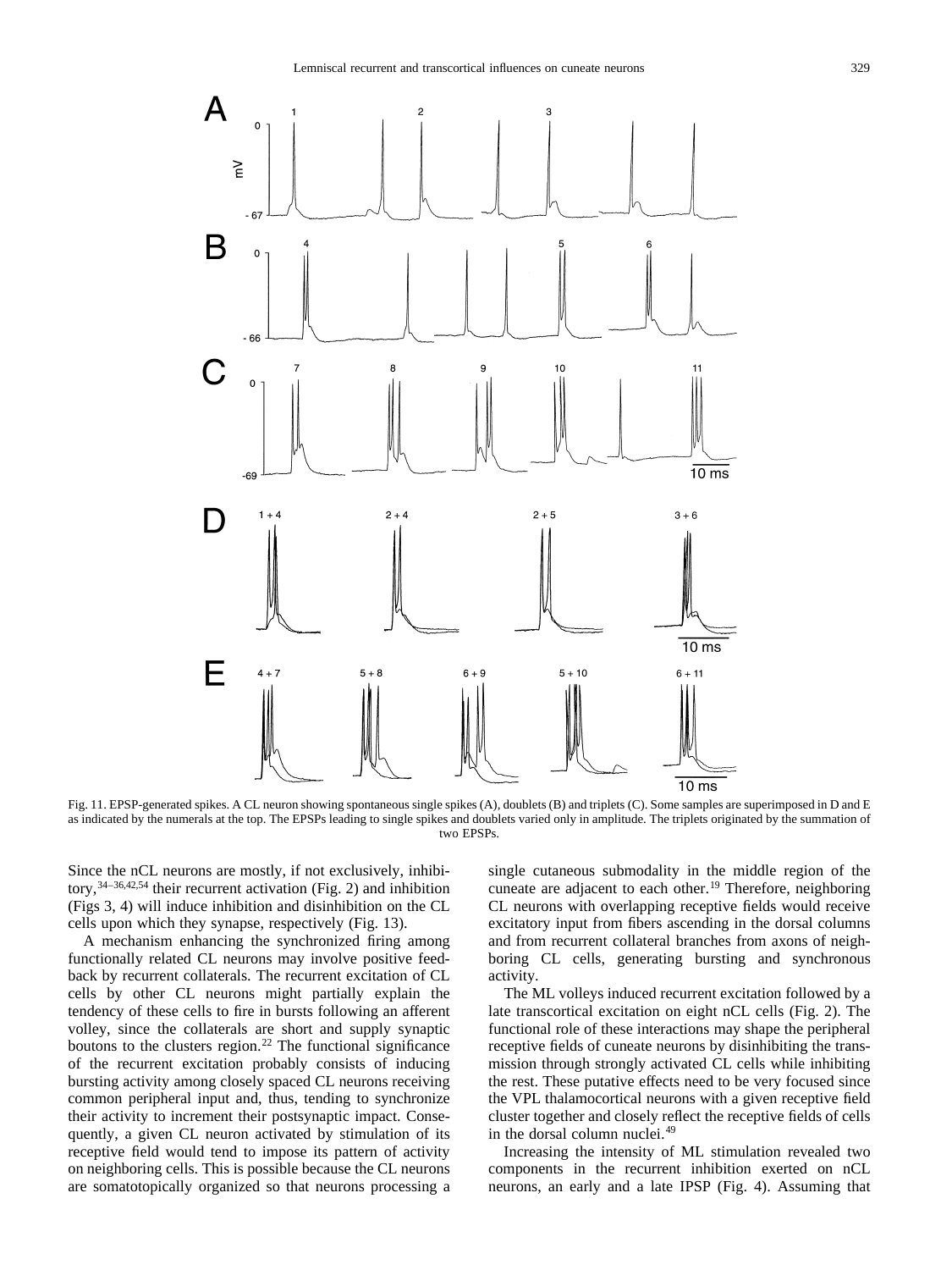

Fig. 12. EPSP-generated spikes. Hyperpolarizing pulses of increasing intensity (panels 1–3) were applied to a CL neuron (the beginning and end of the hyperpolarizing pulses are marked by asterisks) while spontaneously discharging, to uncover the underlying EPSPs (panel 3).

both responses were generated through an intercalated inhibitory cell, they can be ascribed to different mechanisms, such as distinct pathways, whether intranuclear or extranuclear (e.g., through the bulbar reticular formation), different postsynaptic receptors (e.g., GABAa and GABAb), to the activation of low-threshold and high-threshold recurrent axons (e.g., with distinct diameters or at a different distance from the stimulating electrode), or to an interneuron discharging various spikes producing the first and second components of the IPSP.

# *Transcortical effects*

Orthodromic ML volleys acting on the nucleus through thalamus and cerebral cortex were observed on CL and nCL neurons. The corticocuneate input constitutes a true feedback since the gross discharge evoked in the nucleus by peripheral cutaneous stimulation or by direct stimulation of the dorsal columns is followed by a second late discharge which disappears upon removal of the cortex.<sup>51</sup> The transcortical effects observed on CL neurons were excitatory (Figs 6, 10), inhibitory (Fig. 7) or showed mixed effects with excitation preceding inhibition (Fig. 5). Ultrastructural results using anterograde degeneration methods<sup>53</sup> and electron microscopical observations<sup>14</sup> revealed that the corticofugal terminals contact fine dendrites of cuneate neurons. This

may be the morphological basis that could explain the appearance of the cortically induced spikelets in some CL neurons (Fig. 6A). The spikelets were probably generated in the dendrites and transmitted electrotonically or actively to the soma, where they could eventually trigger a full response. Less probably, they could also be a transmembrane reflection of the neuronal activity in the neighborhood of the impaled cell or induced through electrical synapses, although gap junctions have not been reported in the cuneate (but see Ref. 40). Alternatively, they might represent a spike block.

The axons of neighboring CL neurons synapse with adjacent thalamocortical cells which, in turn, activate clusters of corticocuneate neurons in the sensorimotor cortex. The role of the cortex would be to enhance the activity of CL neurons strongly activated from the periphery and, through intercalated nCL cells, either inhibit specific ensembles of surrounding CL cells or promote a general inhibition on all CL neurons. In the first case, the cortex would induce a central zone of activity surrounded by a peripheral zone of inhibition. In the second, it would produce a general inhibition on the cuneothalamic transmission so that only the CL neurons able to overcome the underlying inhibition would transmit to the thalamus. In both cases the neocortex will be able to discriminate wanted from unwanted sensory information at the level of the DCN.

The descending corticocuneate transmission appears to be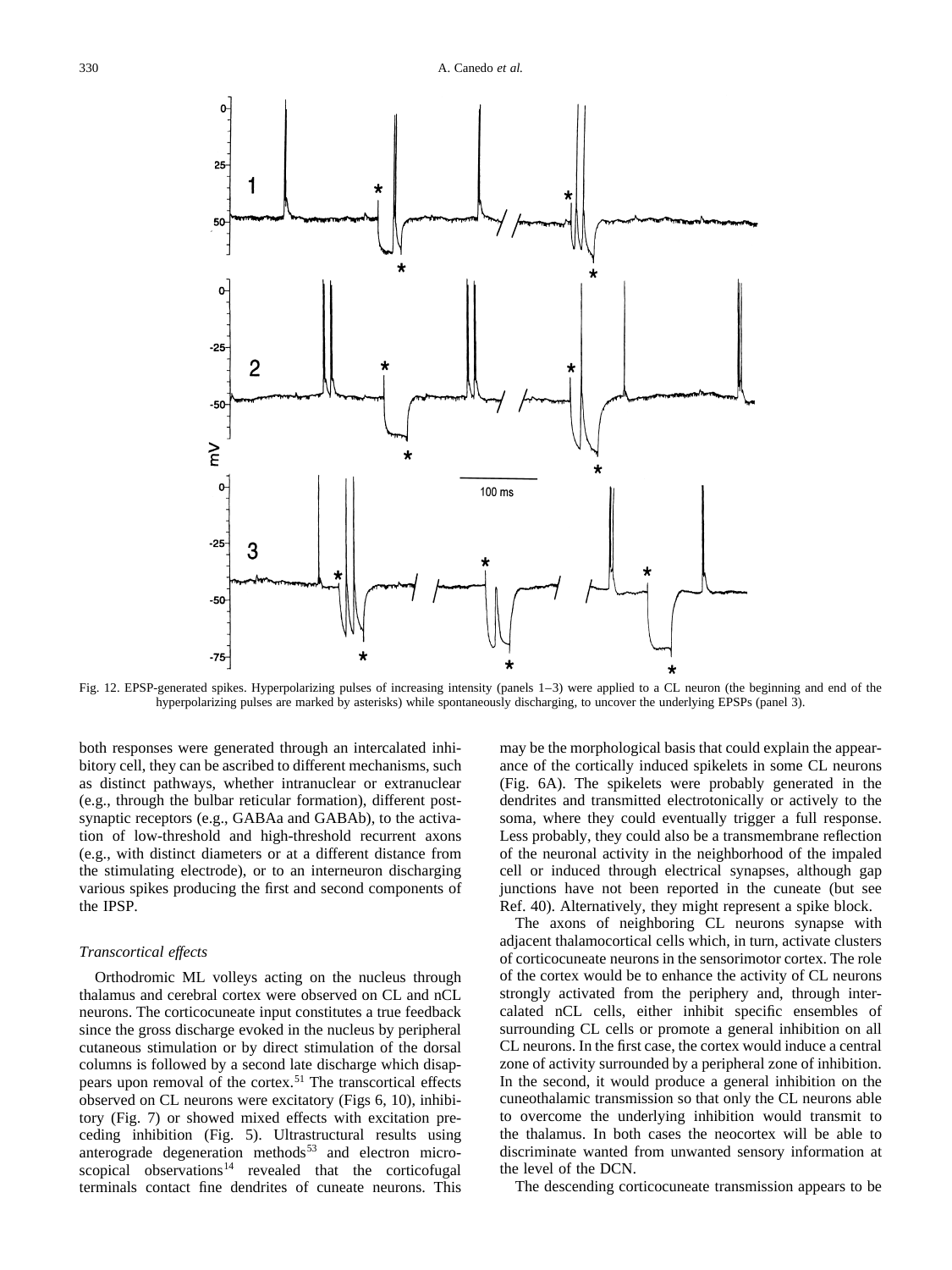

**CUNEATE NUCLEUS** 

Fig. 13. Proposed intracuneate circuitry. It is assumed that the nCL cells are local inhibitory neurons making synaptic contact between them and with CL cells, thus inducing disinhibition and inhibition on projection cells, respectively. The observed corticofugally induced excitatory effects presented a shorter latency than the corticofugally induced inhibitory responses for both classes of neurons (nCL and CL). Accordingly, the pairs of records shown in two of the insets were aligned supposing that the inhibition was produced through an intercalated interneuron (nCL1 or nCL2). The stimulus artifacts to somatosensory cortex (SSCx) stimulation are signaled by arrowheads.

intracortically selected since the ML volleys that did not induce (Fig. 10A) or did elicit secondary responses (Fig. 10E1) in control conditions affected the cuneate (Fig. 10B) and potentiated the secondary responses (Fig. 10E2), respectively, when the intracortical circuitry was disrupted by inducing paroxysmal cortical activity. This could indicate that the intracortical inhibitory mechanisms would specifically select, in physiological conditions, the most appropriated transcortical route according to functional requirements. The high degree of divergence of the thalamocortical cells<sup>44</sup> allows for different intracortical pathways, some of which may be tonically inhibited and unmasked under specific circumstances. In the non-anesthetized animal, these different pathways could be selected according to the most relevant sensory information to accomplish purposive sensorimotor activities as, for example, active exploration and manipulation of objects. As illustrated by the data shown in Figs 1, 2 and 6, the transcortical effects would tend to potentiate the recurrent responses.

# *Synaptic responses induced by cortical stimulation*

Single stimuli applied to the sensorimotor cortex, at  $1-10$ Hz, induced EPSPs or sequences of EPSPs–IPSPs on 38% of the CL neurons (Fig. 5), and IPSPs on 22% of the nCL cells

(Fig. 4). That stimulation of the cerebral cortex mostly excites DCN cells projecting in the medial lemniscus and inhibits nCL neurons has been amply reported using intracellular<sup>46</sup> and extracellular<sup>16,23–25,33,41</sup> techniques. The present data corroborate the results of Schwartzkroin *et al.*,<sup>46</sup> but differ from other intracellular studies<sup>7,13</sup> reporting no evidence for postsynaptic excitation of CL cells or postsynaptic inhibition of nCL cells to direct cortical stimulation. In this study, the stimulating technique was improved by placing a groundisolated constant current unit as close to the preparation as possible to reduce the shock artifacts. This proved to be important, for the majority of the excitatory effects had small latencies that will otherwise be "artifacted" and thus pass undetected. Stimulation was applied at a gradual increasing intensity within the primary motor and primary sensory cortexes, while in our previous study, $13$  only the primary motor cortex was stimulated at supramaximal intensity which could obliterate the excitatory effects. The corticalinduced excitatory effects were the fastest, which probably indicates that they were produced through collateral branches of corticospinal cells since the corticocuneate axons from non-corticospinal neurons are slow-conducting.38 The observation of cortically evoked excitatory and inhibitory influences on CL neurons suggests a duality in the cortical modulation exerted on the ascending somesthetic information: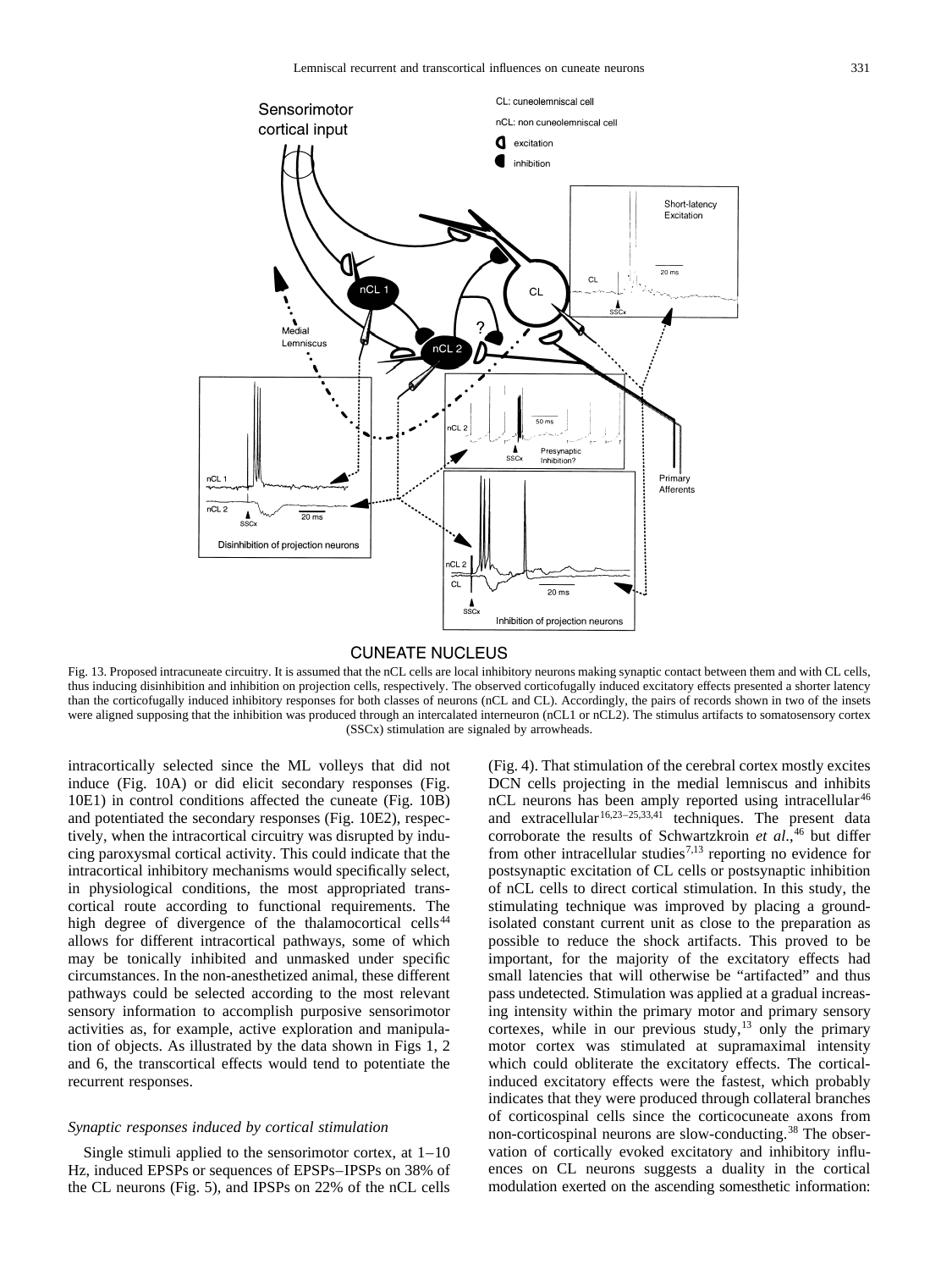amplification of selected messages with simultaneous inhibition of the unwanted ones.

The bursting discharges induced by cortical stimulation on some nCL cells were followed by silenced firing coincident with a slow rising depolarization (Figs 9B2, 10C). If the resting tonic firing showed by these cells was due to primary afferent activity, the cortically induced bursts might induce presynaptic depolarization of the afferent terminals leading to presynaptic inhibition.5,7

Some nCL neurons were reciprocally affected by SI and MI stimuli (Fig. 9B1). Therefore, the putative disinhibition exerted by MI cuneolemniscal transmission will be annulled by the inhibition induced by SI if both processes occur simultaneously. The functional significance of such an interaction is difficult to explain. One possibility is that the motor strategy selected in MI would predict the peripheral receptors to be activated by the movement itself to disinhibit the appropriate CL cells in advance. When activated, these same CL neurons would generate a negative feedback inhibiting themselves through SI. Such a mechanism could serve to differentially filter the signals not able to overcome the underlying inhibition while allowing others more strongly activated to be transmitted to the thalamus, helping to make the receptive fields smaller and more discrete as, for example, during active touch.

### *Bursting activity*

The bursting activity normally seen in cuneate neurons appears to be due to several mechanisms including intrinsic membrane properties,  $^{13,37,40}$  recurrent collaterals (Fig. 1), cortical reflex responses (Figs 2, 5, 6), and EPSP-generated spikes (Figs 11, 12).

That many of the excitations leading to bursting spikes in cuneate neurons were EPSPs and not excitatory rebounds due to activated cationic currents at subthreshold membrane potentials<sup>37,40</sup> is demonstrated by the data shown in Figs 11 and 12. Repetitive activity can be generated by EPSPs crossing threshold during sufficient time to induce various spikes. This is possible since somatic afferent fibers exert a powerful monosynaptic excitation on CL neurons that can be extracellularly seen as unitary prepotentials preceding the spikes.<sup>3</sup> In addition, the EPSPs induced by stimulating primary afferent fibers have been shown to be unusually large and to elicit bursting activity.<sup>7</sup> These synaptic contacts are so powerful that a single primary afferent fiber can generate doublets or triplets of output spikes from several target neurons<sup>20</sup> without the need for temporal or spatial summation.<sup>28</sup> The morphological basis that explain this strong synaptic influence is large synaptic knobs $45$  in the terminals of dorsal column afferent glutamatergic fibers<sup>17</sup> synapsing on CL cells. The high variability in the amplitude of the EPSPs (Fig. 11) might be due to the fact that the primary afferents make not only terminal but also *en passant* synaptic contacts with cuneate neurons.21

# *Cuneate circuitry (Fig.* 13*)*

Some conclusions regarding corticocuneate and intracuneate interactions can be made from the present and a previous report.37 First, the more direct corticocuneate effect is excitation since corticofugally evoked excitation always occurred at a shorter latency than the corticofugally evoked inhibition.

Secondly, inhibition induced by cortical stimulation is the first effect in the majority of CL neurons and in a substantial proportion of nCL cells (Table 1). The corticofugal inhibition of inhibitory nCL cells synapsing with CL neurons allows for corticofugally induced disinhibition of CL cells. Disinhibition of CL cells can also be induced by stimulation of the dorsal columns.11 Thirdly, the corticofugal induction of burst firing in nCL neurons would induce a strong inhibition on CL cells which could be terminated by presynaptic inhibition of the activated nCL neurons through axons from these same nCL neurons or via a different pool of corticofugally activated nCL cells.6 Lastly, the ML recurrent effects on cuneate cells were usually potentiated through the cerebral cortex (Figs 1, 2, 6; see also Fig.  $11$  in Canedo<sup>11</sup>).

The circuit design depicted in Fig. 13 (the collaterals have been omitted for clarity) also explains recent work indicating that the dorsal column-medial lemniscal system may be particularly important for frequency and duration discrimination of tactile information.52 Thus, the cortico-DCN modulation might contribute to the selection of certain inputs to the detriment of others as well as to the adequate frequency and duration discrimination for reliable transmission of somesthetic information. Focused cortical activation and removal of inhibition would guarantee the adequate transmission of highfrequency inputs.

### **CONCLUSIONS**

In the alert animal, the corticocuneate fibers may serve to increase the gain of the input for feature-linked events detected by the cerebral cortex. The corticocuneate feedback loop may select input signals according to the demands of neocortical processing, as in the visual pathway.48 The cuneate modulation by corticofugal inputs may be important given the abundance of corticocuneate axons which, together with the corticothalamic feedback, might enable the cerebral cortex to accurately modulate the ascending signals at both levels of processing. During quiet sleep, the cerebral cortex will impose its rhythmical patterns on the cuneate, inducing a state of resonant activity by matching the preferred intrinsic cuneate rhythmicity.37 During wakefulness, the cortex will select and process the more relevant somatosensory information by potentiating its pass through the cuneate and the thalamus while inhibiting the rest.

The cuneate neurons accounting for the response selectivity of CL cells are inhibitory neurons located in the cuneate itself and in the neighboring reticular formation, and recurrent collateral branches from CL axons. The interneurons are involved in stimulus-specific inhibitory responses<sup>7,46</sup> and also probably contribute to cuneate oscillations.<sup>37</sup> They are likely to be implicated in discrimination processes that will increase as the corticofugal input to these cells also increases. Thus, a major tactile resolution and manipulative skills in those animal species with an increased corticocuneate input would be expected. This will be owing to an increased corticofugal potentiation of selected inputs and an increased inhibition of other inputs. A link between tactile discrimination and manipulative skills is likely to occur since exploratory behavior links movement skills to discriminative capacity. Thus, it has been reported that the corticospinal fibers branching into the DCN are more numerous in monkeys than in cats, $9$  and that most of these corticospinal branching fibers terminate in the cervical cord, at least in felines,  $38$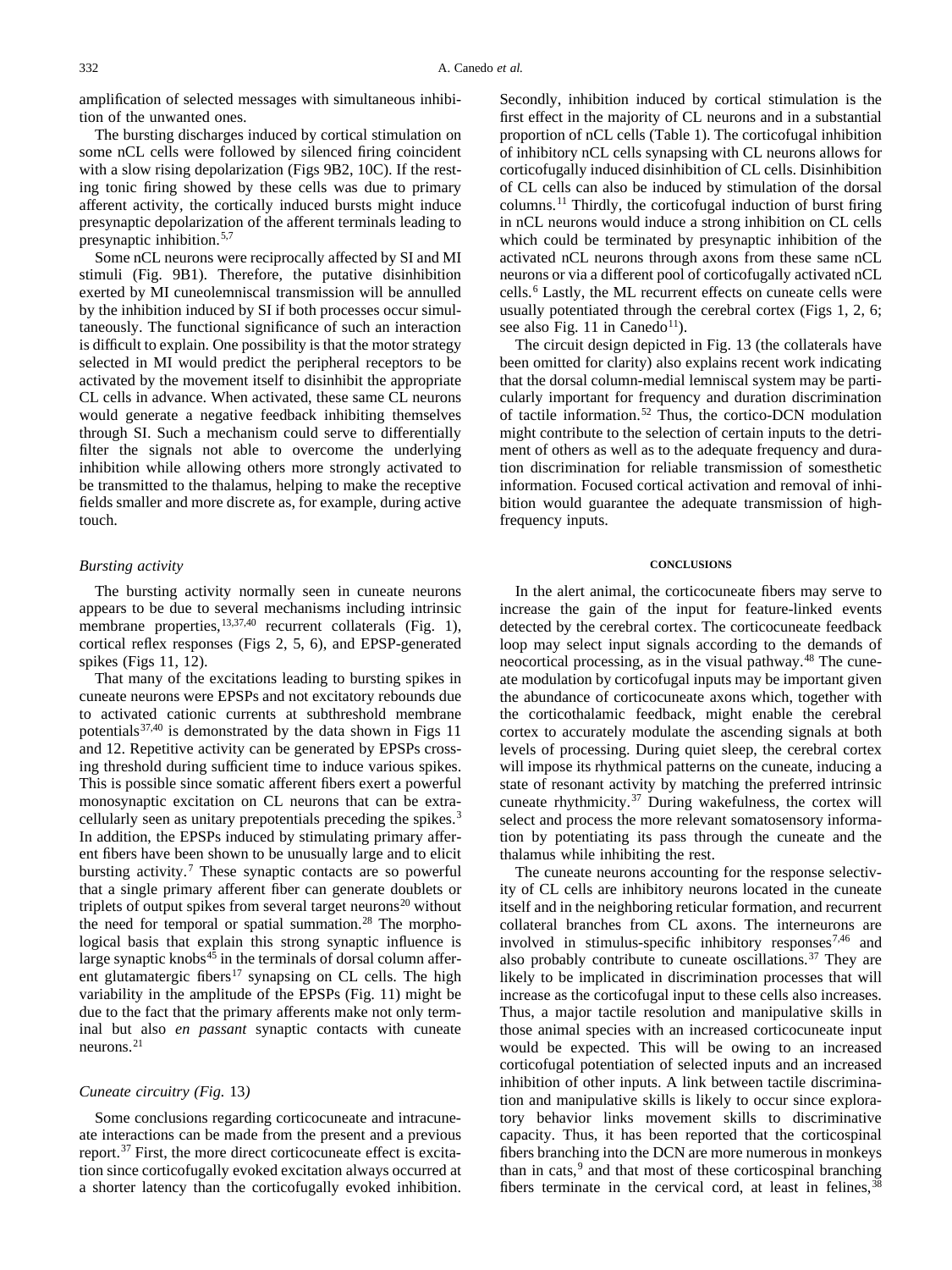which points to a double functional role for these cells. They might participate in regulating forelimb movement and in the selection of ascending DCN–thalamo-cortical input.

In conclusion, it is suggested that the DCN are actively implicated in constraining the afferent signals through intranuclear inhibitory processes and that participate in integrative functions leading to input selection and assuring frequency and duration discrimination according to the constraints imposed by the sensorimotor corticofugal demands.

*Acknowledgements*—The technical assistance of Mr Francisco García Pablo is greatly appreciated. This work was supported by a grant from the DGICYT (PB96-0958).

### **REFERENCES**

- 1. Adkins R. J., Morse R. W. and Towe A. L. (1966) Control of somatosensory input by cerebral cortex. *Science* **153,** 1020–1022.
- 2. Amassian V. E. and DeVito J. L. (1957) La transmission dans le noyau du Burdach (nucleus cuneatus). Etude analytique par unités isolées d'un relais somatosensoriel primaire. *Coll. Int. Centre Nat. Rech. Sci.* **67,** 353–393.
- 3. Amassian V. E. and Giblin D. (1974) Periodic components in steady-state activity of cuneate neurons and their possible role in sensory coding. *J. Physiol., Lond.* **243,** 353–385.
- 4. Amassian V. E., Macy J., Waller H. J., Leader H. S. and Swift M. (1964) Transformation of afferent activity at the cuneate nucleus. In *Information Processing in the Nervous System* (eds Gerard R. W. and Duyff J. W.). Excerpla Medica, Amsterdam.
- 5. Andersen P., Eccles J. C., Schmidt R. F. and Yokota T. (1964) Depolarization of presynaptic fibers in the cuneate nucleus. *J. Neurophysiol.* **27,**  $92 - 106$ .
- 6. Andersen P., Eccles J. C., Scmidt R. F. and Yokota T. (1964) Identification of relay cells and interneurons in the cuneate nucleus. *J. Neurophysiol.* **27,** 1080–1095.
- 7. Andersen P., Eccles J. C., Oshima T. and Schmidt R. F. (1964) Mechanisms of synaptic transmission in the cuneate nucleus. *J. Neurophysiol.* **27,** 1096–1116.
- 8. Basbaum A. I. and Hand P. J. (1973) Projections of cervico-thoracic dorsal roots to the cuneate nucleus of the rat with observations on cellular bricks. *J. comp. Neurol.* **148,** 347–360.
- 9. Bentivoglio M. and Rustioni A. (1986) Corticospinal neurons with branching axons to the drosal column nuclei in the monkey. *J. comp. Neurol.* **253,** 260–276.
- 10. Cajal S. R. (1909) *Histologie du Système Nerveux de l'Home et des Vertébrés*. Maloine, Paris.
- 11. Canedo A. (1997) Primary motor cortex influences on the descending and ascending systems. *Prog. Neurobiol.* **51,** 287–335.
- 12. Canedo A. and Mariño J. (1998) Corticofugal effects on somatosensory ascendant transmission on the cuneate nucleus of chloralose-anaesthetized cats. *J. Physiol., Lond.* **509,** 31–32S.
- 13. Canedo A., Martinez L. and Mariño J. (1998) Tonic and bursting activity in the cuneate nucleus of the chloralose anesthetized cat. *Neuroscience* 84, 603–617.
- 14. Cheema S., Fyffe R., Light A. and Rustioni A. (1984) Arborizations of single corticofugal axons in the feline cuneate nucleus stained by iontophoretic injection of horseradish peroxidase. *Brain Res.* **290,** 158–164.
- 15. Cole J. D. and Gordon G. (1983) Timing of corticofugal actions on gracile and cuneate nuclei of the cat. *J. Physiol., Lond.* **340,** 139–152.
- 16. Cole J. D. and Gordon G. (1992) Corticofugal actions on lemniscal neurons of the cuneate, gracile and lateral cervical nuclei of the cat. *Expl Brain Res.* **90,** 384–392.
- 17. De Biasi S. and Rustioni A. (1990) Ultrastructural immunocytochemical localization of excitatory amino acids in the somatosensory system. *J. Histochem. Cytochem.* **38,** 1745–1754.
- 18. Dykes R. W. and Craig A. D. (1998) Control of size and excitability of mechanosensory receptive fields in dorsal column nuclei by homolateral dorsal horn neurons. *J. Neurophysiol.* **80,** 120–129.
- 19. Dykes R. W., Rasmusson D. D., Sretavan D. and Rehman N. B. (1982) Submodality segregation and receptive-field sequences in cuneate, gracile, and external cuneate nuclei of the cat. *J. Neurophysiol.* **47,** 389–416.
- 20. Ferrington D. G., Rowe M. J. and Tarvin R. P. C. (1987) Actions of single sensory fibers on cat dorsal column nuclei neurons: vibratory signalling in a one-to-one linkage. *J. Physiol., Lond.* **386,** 293–309.
- 21. Fyffe R. E. W., Cheema S. S. and Rustioni A. (1986) Intracellular staining study of the feline cuneate nucleus. I. Terminal patterns of primary afferent fibers. *J. Neurophysiol.* **56,** 1268–1283.
- 22. Fyffe R. E. W., Cheema S. S., Light A. R. and Rustioni A. (1986) Intracellular staining study of the feline cuneate nucleus. II. Thalamic projecting neurons. *J. Neurophysiol.* **56,** 1284–1296.
- 23. Gordon G. and Jukes M. G. M. (1962) Correlation of different excitatory and inhibitory influences on cells in the nucleus gracilis of the cat. *Nature* **196,** 1183–1185.
- 24. Gordon G. and Jukes M. G. M. (1964) Dual organization of the exteroceptive components of the cat's gracile nucleus. *J. Physiol., Lond.* **173,** 263–290.
- 25. Gordon G. and Jukes M. G. M. (1964) Descending influences on the exteroceptive organizations of the cat's gracile nucleus. *J. Physiol., Lond.* **173,** 291–319.
- 26. Gordon G. and Paine C. H. (1960) Functional organization in the nucleus gracilis of the cat. *J. Physiol., Lond.* **153,** 331–349.
- 27. Gordon G. and Seed W. A. (1961) An investigation of nucleus gracilis of the cat by antidromic stimulation. *J. Physiol., Lond.* **155,** 589–601.
- 28. Gynther B. D., Vickery R. M. and Rowe M. J. (1995) Transmission characteristics for the 1:1 linkage between slowly adapting type II fibers and their cuneate target neurons in the cat. *Expl Brain Res.* **105,** 67–75.
- 29. Harris F., Jabbur S. J., Morse R. W. and Towe A. L. (1965) Influence of the cerebral cortex on the cuneate nucleus of the monkey. *Nature* **208,** 1215–1216. 30. Hursh J. B. (1940) Relayed impulses in ascending branches of dorsal root fibers. *J. Neurophysiol.* **3,** 166–174.
- 31. Kuypers H. G. J. M. (1958) An anatomical analysis of cortico-bulbar connexions to the pons and lower brain stem in the cat. *J. Anat.* **92,** 198–218.
- 32. Kuypers H. G. J. M. and Tuerk J. D. (1964) The distribution of the cortical fibers within the nuclei cuneatus and gracilis in the cat. *J. Anat.* **98,** 143–162.
- 33. Levitt M., Carreras M., Liu C. N. and Chambers W. W. (1964) Pyramidal and extrapyramidal modulation of somatosensory activity in gracile and cuneate nuclei. *Archs Ital Biol.* **102,** 197–229.
- 34. Lue J. H., Shieh J. Y., Wen C. Y., Chen K. N. and Chan S. A. (1994) GABAergic boutons establish synaptic contacts with the soma and dendrites of cuneothalamic relay neurons in the rat cuneate nucleus. *Expl Brain Res.* **98,** 13–20.
- 35. Lue J. H., Jiangshieh Y. F., Shieh J. Y., Ling E. A. and Wen C. Y. (1997) Multiple inputs of GABA-immunoreactivity neurons in the cuneate nucleus of the rat. *Neurosci. Res.* **27,** 123–132.
- 36. Lue J. H., Lai S. M., Wang T. J., Shieh J. Y. and Wen C. Y. (1997) Synaptic relationships between corticocuneate terminals and glycine-immunoreactive neurons in the rat cuneate nucleus. *Brain Res.* **771,** 167–171.
- 37. Marin˜o J., Canedo A. and Aguilar J. (1999) Sensorimotor cortical influences on cuneate nucleus rhythmic activity. *Neuroscience* **95,** 657–673.
- 38. Martinez L., Lamas J. A. and Canedo A. (1995) Pyramidal tract and corticospinal neurons with branching axons to the dorsal column nuclei of the cat. *Neuroscience* **68,** 195–206.
- 39. Millar J. and Basbaum A. I. (1975) Topography of the projection of the body surface of the cat to cuneate and gracile nuclei. *Expl Neurol.* **49,** 281–290.